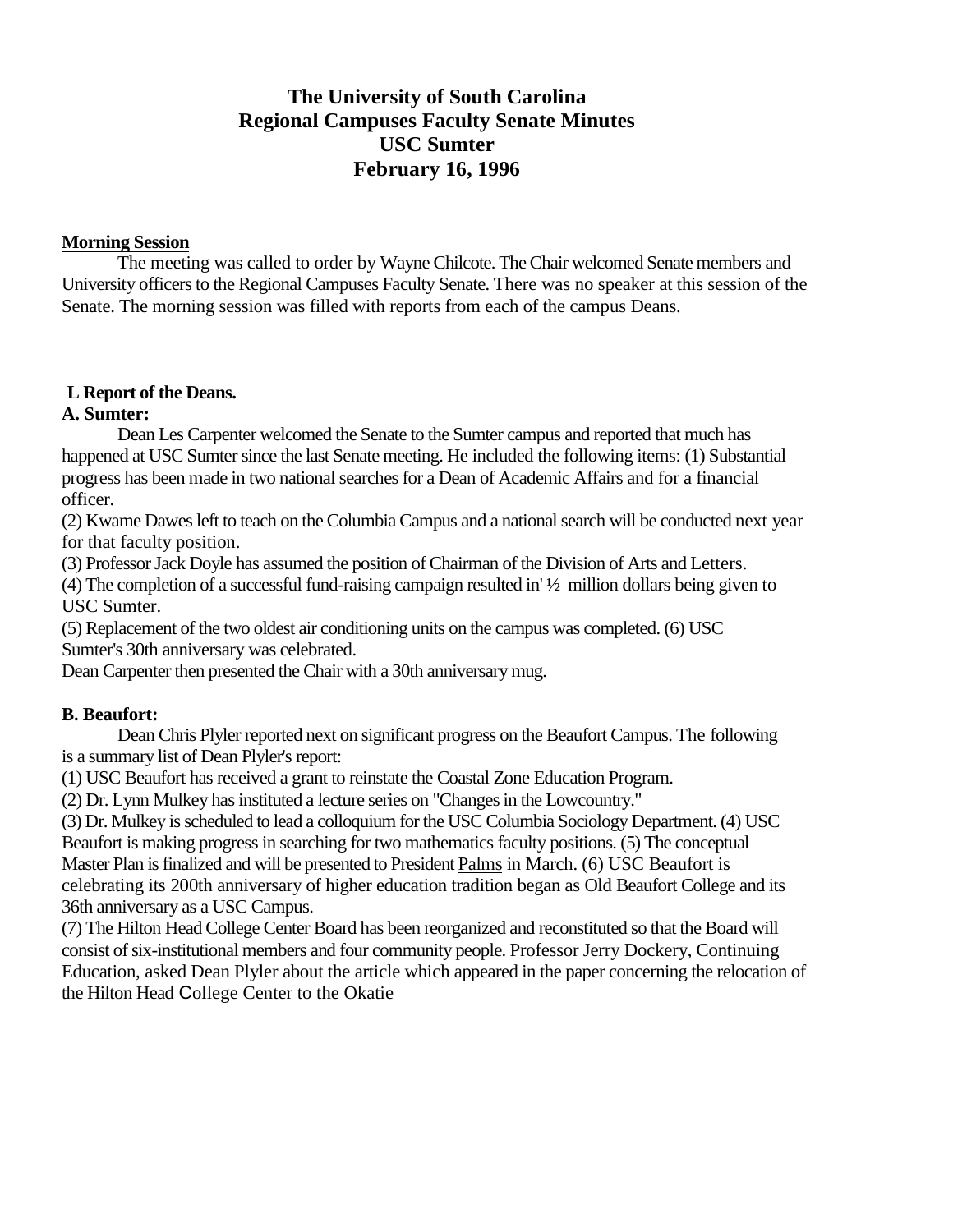Site. Dean Plyler responded that the article was only a proposal from the Center to USCBeaufort presented in the news media and that such a proposal was premature.

#### **C. Continuing Education:**

Dean John May reported that final enrollment figures for Continuing Education would not be final until the beginning of the Spring II term. He said that continuing education enrollments were continuing to increase.

### **D. Lancaster:**

Dean Joe Pappin reported for USC Lancaster. The full body of his report is included as Appendix I

### **E. Salkehatchie:**

Dean Jane Brewer gave the Dean's report for Dean Clayton. The strategic Plan has been completed and forwarded to Columbia. Melanie Pulaski is a new faculty member. She is a USC Salkehatchie Alum. The campus has held a Fitzgerald Celebration with a speaker and a faculty panel to discuss the works of Fitzgerald. USC Salkehatchie held its 30th anniversary celebration with door prizes and a party at the Hut. There was excellent community support for this event. A good time was had by all. There will be a golf tournament on February 24 as a part of this celebration.

### **F. Union:**

UCS Union has established a strategic plan in conjunction with the local commission's strategic plan. This *effort* has included the mission statement. One objective of the local commission is to increase funding locally and statewide. The Regional Juvenile Justice Center remains on track. Grants are presently out to establish joint ventures with this center. Jean Denman has increased activities in the area of continuing education. A very important example of such activities is the summer camp for children.

### **Afternoon Session**

The Chair called the afternoon session to order.

### **L Correction and Approval of Minutes.**

The minutes of the November meeting were approved as written.

### **II. Reports of University Officers.**

### A. **Report of Vice Provost John Duffy.**

(See Appendix II for written report.)

### **B. Report of Associate Vice Provost John Gardner.**

(See Appendix III for written report.)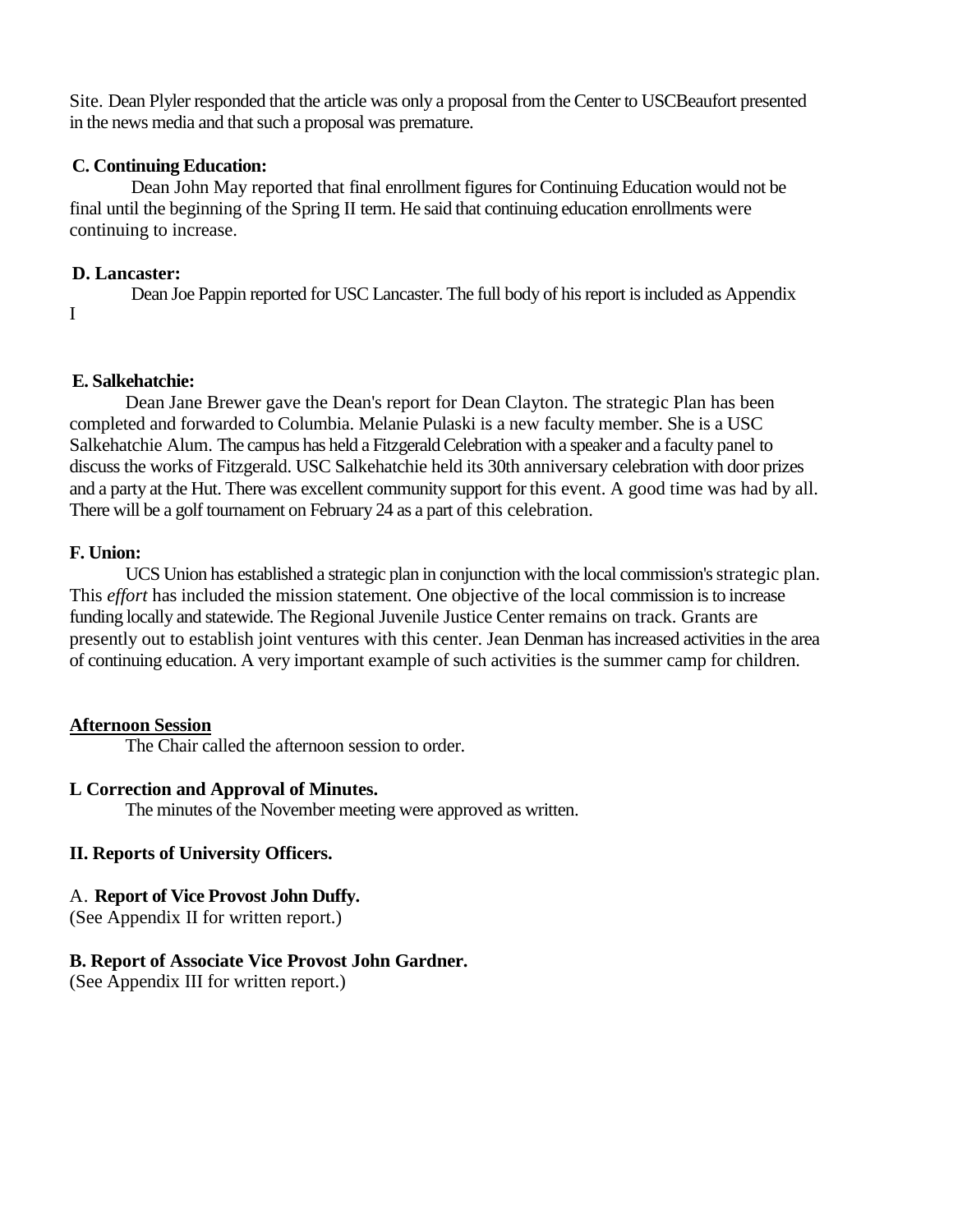### **IV Reports of Standing Committees.**

### **A. Rights and Responsibilities.**

Professor Danny Faulkner gave the report of the R & R Committee. Professor John Blair reported on the Tenure and Promotion Committee. Professor Blair noted that this year's Tenure and Promotion Committee did not follow the RCFS Tenure and Promotion Guidelines concerning the some of the issues. The following issues were discussed in committee: (1) The temporary chair of the T  $\&$  P Committee which was supposed to be the previous year's chair which was an oversight.

(2) Associate Professors should not vote on the promotion of full professors.

(3) Some applicants' files did not have a document file which held such evidence as students evaluations and course syllabi.

The committee brought a substitute motion concerning the revision of the Regional Campuses Faculty Manual to be considered under unfinished business. This motion is attached to this document as Appendix IV. There was a great deal of confusing discussion on which

committee should define scholarship. The chair, at the request of the Rights and Responsibilities committee, remanded this issue back to the R&R Committee to be settled at the next Senate meeting.

### **B.** System Affairs.

Professor Ellen Chamberlain gave the committee report. Two motions were brought from this committee to be considered under new business. This committee's report including the motions are contained in Appendix V of this report.

### **C. Welfare.**

Professor Tye Johnson reported that Welfare will continue to look at salary information including a study of the salary schedule for the adjunct faculty of the Regional Campuses. This study will be conducted to investigate adjunct salaries and status especially versus the Columbia campus. In addition, this committee will investigate overload pay for the Regional Campuses versus Columbia and try to answer whether there should be a system policy on both of these issues.

### **VL Report of the Executive Committee.**

The minutes of the executive committee meeting held in Columbia are attached to this document as Appendix VI. During the morning session, the Executive Committee worked on three important issues: (1) passed a motion to provide a formal process to expedite the motion flow through the proper channels so that these become a part of our faculty manual in a timely manner, (2) the chair appointed an Ad-Hoc committee to oversee this manual revision process, and (3) the Executive Committee held a lengthy discussion concerning the need for typed reports coming from committee chairs to include committee attendance, as well as typed reports coming from the deans. This request is made to relieve the secretary of the overload of typing required to produce the minutes.

In addition, we received a report from the Academic Advisory Council meeting. At this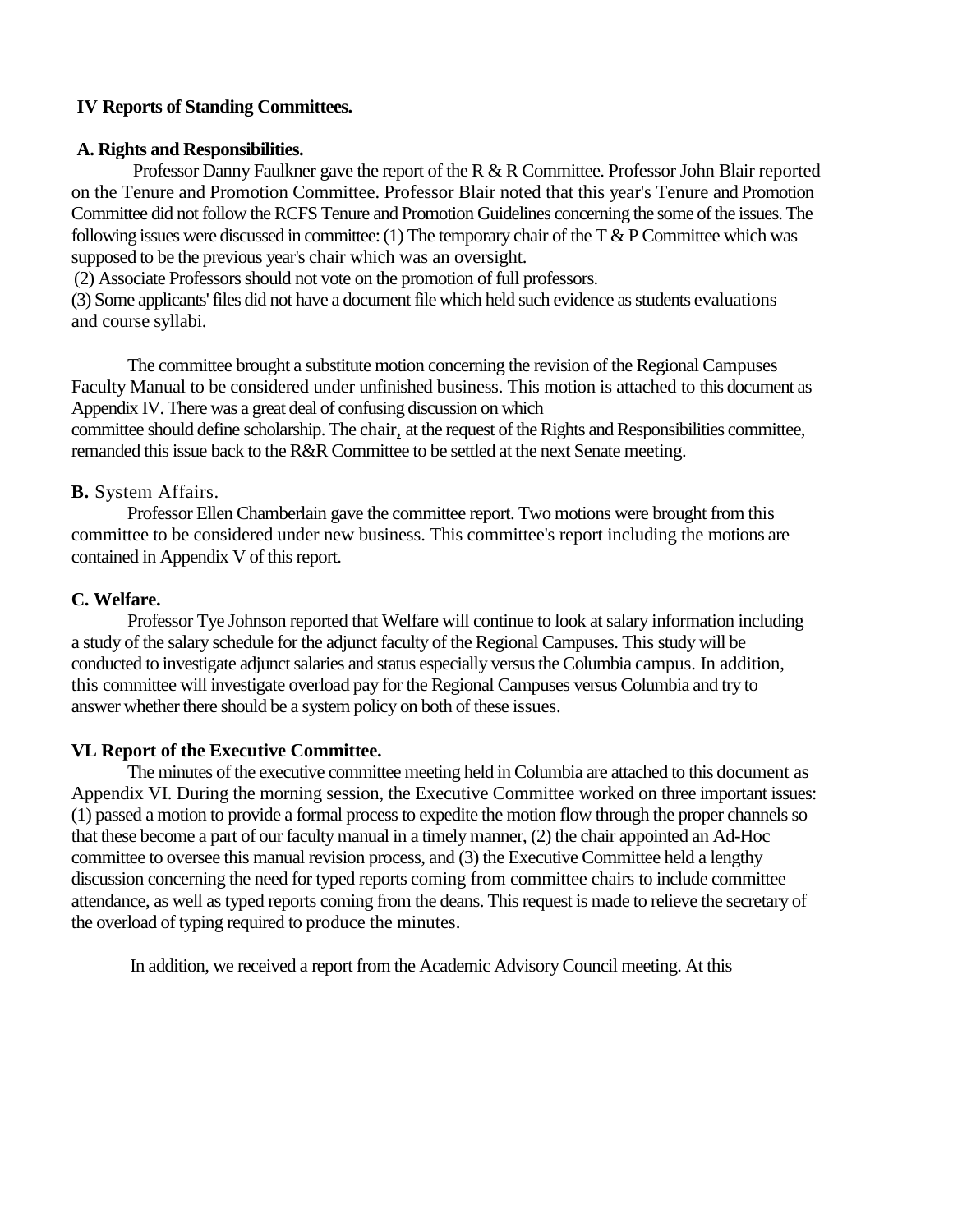meeting it was determined that the Council will look at the tenure process and salary discrepancies of the Regional Campuses versus the Columbia Campus. This Council requested assurances from the Provost's office that the Tenure and Promotion files would be evaluated in the same manner that they had been reviewed last year. The Chair reminded the body that the committee would meet again at the end of the semester and if there are issues which need to be addressed, these issues should be brought to the attention of the members of the committee.

The Executive Committee motion which deals with developing formal responsibility for implementing changes to the Regional Campuses Faculty Manual which are passed by the Senate in the form of motions is attached to this document in Appendix VII. The Chair appointed the following Ad-Hoc Committee to be responsible for manual revision: Professors Jerry Dockery, Continuing Education; Mary Barton, USC Union; Larry West, USC Salkehatchie; John Catalano, USC Lancaster; John Logue, USC Sumter; and Ellen Chamberlain, USC Beaufort. Professor Dockery will serve as Chair. This committee will work with Mary McDonald.

Professor Jerry Dockery, Chair, Continuing Education, gave the report of the Nominating Committee. The committee members were Professors Tandy Willis, USC Union; Bette Levine, USC Salkehatchie; John Catalan, USC Lancaster; John Logue, USC Sumter; and Roy Darby, USC Beaufort. The Committee met during lunch and is nominating the following slate of officers:

#### **Officers**

| Chair      | Jerry Dockery                                                                        | <b>Continuing Education</b> |
|------------|--------------------------------------------------------------------------------------|-----------------------------|
| Vice-Chair | Ellen Chamberlain                                                                    | <b>Beaufort</b>             |
| Secretary  | <b>Robert Costello</b>                                                               | Sumter                      |
| At-Large   | Mary Barton                                                                          | Union                       |
| At-Large   | Danny Faulkner                                                                       | Lancaster                   |
| Past-Chair | <b>Wayne Chilcote</b>                                                                | Salkehatchie                |
|            | $\mathcal{C}_{\text{max}}$ . $\mathcal{C}_{\text{max}}$ . $\mathcal{C}_{\text{max}}$ |                             |

**System Committees**

| University Outside Professional Activities Tandy Willis Union Board of |                             |
|------------------------------------------------------------------------|-----------------------------|
| Trustees/Faculty Liaison                                               | Carolyn West Sumter         |
| University Library                                                     | John Catalan Lancaster      |
| Research and Productive Scholarship                                    | <b>Steve Bishoff Sumter</b> |

Professor Dockery reminded the Senate that if there were additional nominations, these should be made to the Chair prior to the next meeting.

# **VII. Reports of Special Committees.**

#### A. **University Library Committee.**

Professor Bruce Nims gave the report for this committee. The complete report is attached to this document as Appendix VIII.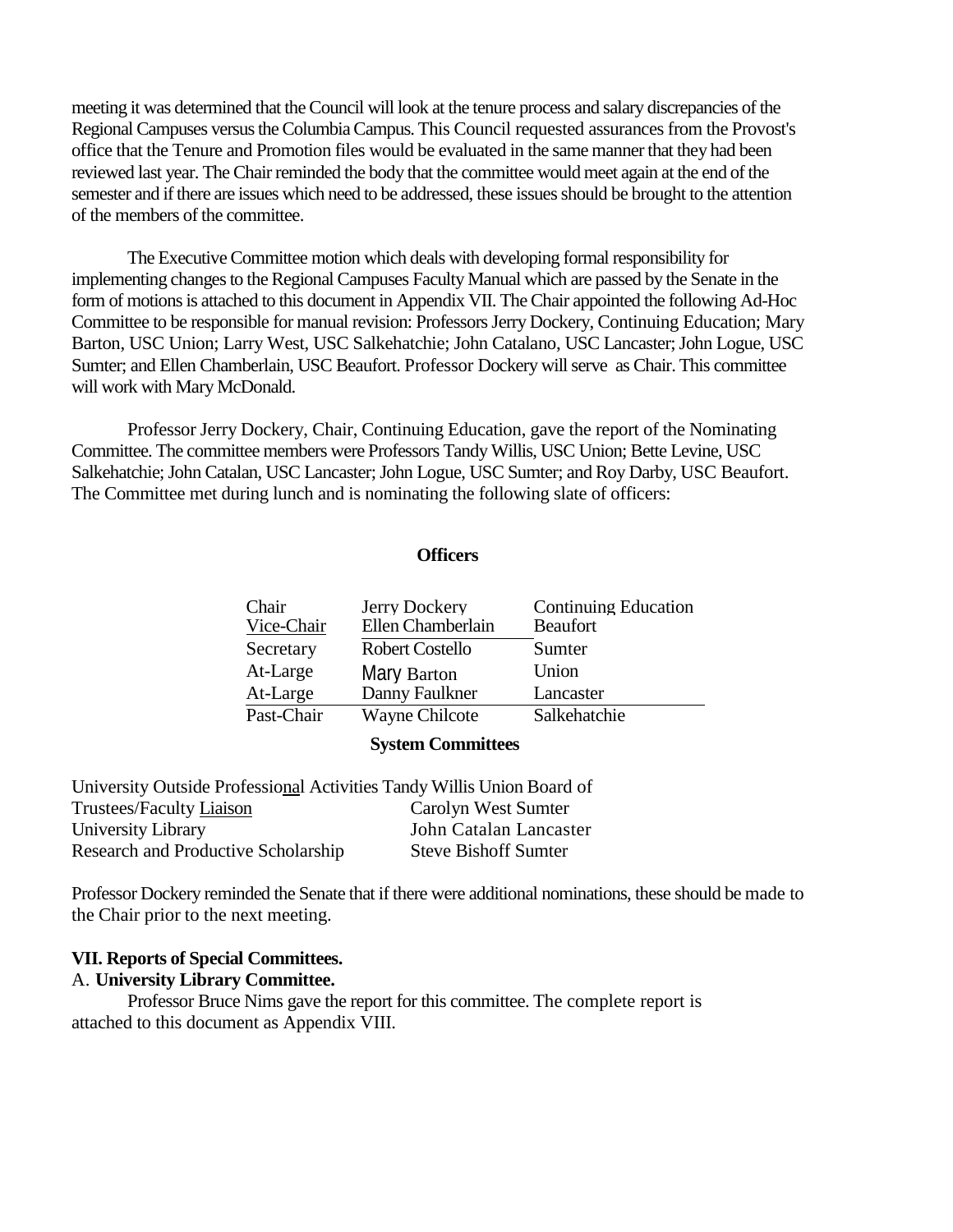#### **B. University Committee on Courses and Curricula.**

Professor Robert Castleberry gave the report for this committee. The complete report is attached to this document as Appendix IX.

#### **C. University Committee on Faculty Welfare.**

Professor Roy Darby gave the report for this committee. The complete report is attached to this document as Appendix X.

### **D. Faculty Board of Trustees Liaison Committee.**

Professor Carolyn West gave the report for this committee. The complete report is attached to this document as Appendix XI.

### **E. Research and Scholarly Productivity.**

Professor Tye Johnson reported that the committee met twice since the last Senate meeting. He noted that significant changes have been forthcoming from. this committee which included the opportunity for faculty to have release time to do research. He pointed out that such proposals were not granted to senior faculty on the Columbia campus. He noted, however, that the proposals were seen as favorable for the Regional Campuses. He noted that if senior faculty submitted such a proposal, it would need to involve new research areas to receive an award. Professor Johnson reported that \$180,000 has been designated for these grants of which \$97,000 was awarded in the first semester phase. Scott Etheridge is the contact person in SPAR office for there proposals.

### **F. Savannah River Site Committee.**

No meeting has been held.

#### **G. Insurance and Annuities.**

Professor Jerry Dockery reported that no meeting has been held, but one is scheduled for the end of February.

#### **H. Other Committees.**

There were no committee reports.

#### **VIII. Unfinished Business.**

At this point, the Senate voted favorably to consider the Rights and Responsibilities substitute motion under new business.

### **IX. New Business.**

The R&R substitute motion was brought to the floor of the Senate. This motion is contained in Appendix IV. Professor John Catalan, USC Lancaster, offered an amendment to change the **one** to **two** in the **third line of the motion.** This amended motion failed by a hand count of 12 in favor and 13 against. Professor Catalano then offered a motion to remand this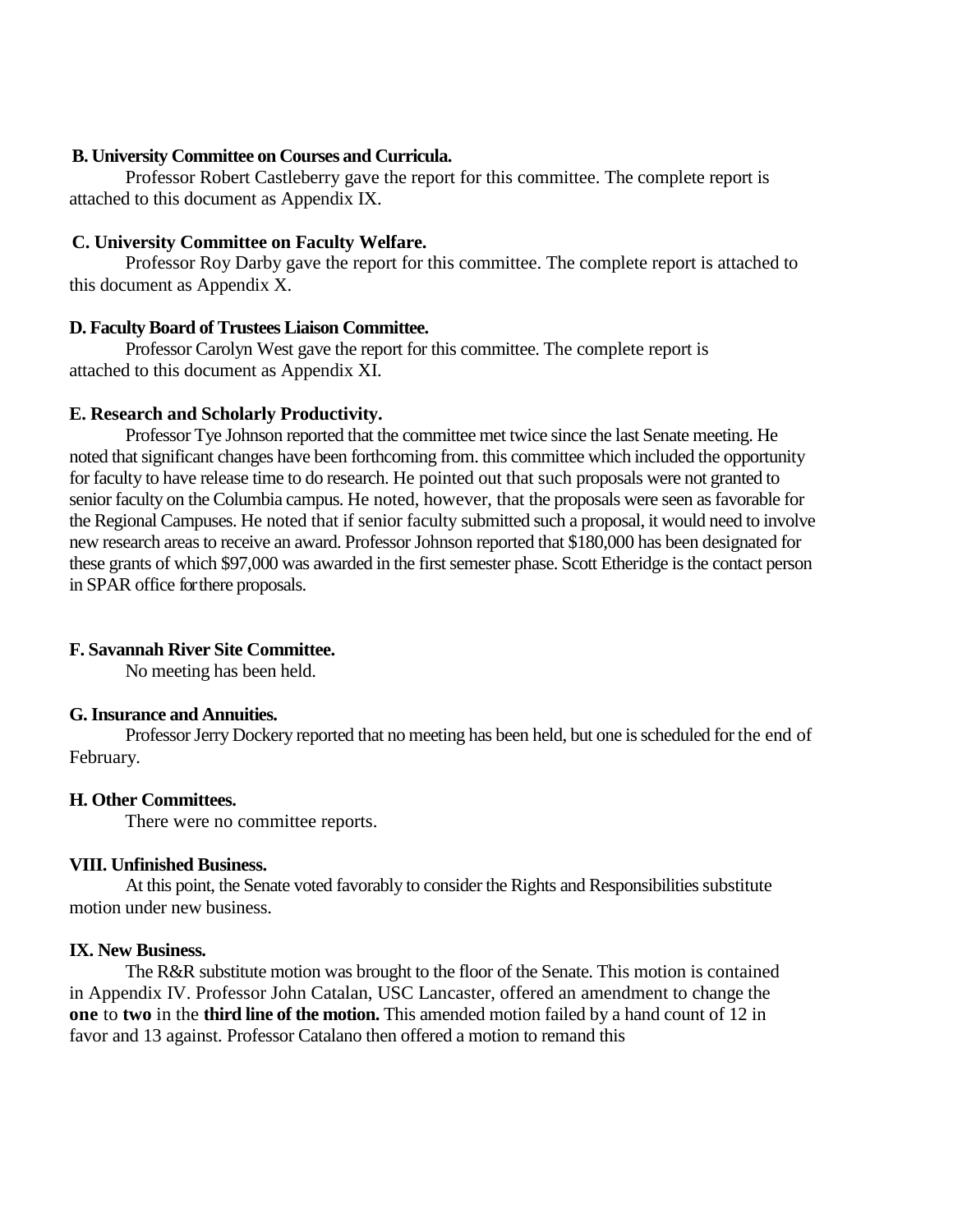Greetings to everyone. I regret I can't be with you today at the Senate meeting. Things are going very well this spring, and .we have a lot of good new news to report.

Enrollment figures for the spring semester are excellent: currently, enrollment stands at 1109, - an Increase over last spring's final figures--and this number does not yet Include either Rock Hill Criminal Justice classes or our second 8 week classes. Factors which have Influenced this success include the growth of our off-campus programs, the earlier distribution of our spring class schedule**,** and strong pre-registration last fall.

Our Arts and Sciences Building Campaign is in full swing. Charlie Bundy**,** President of the Springs and Close Foundations, is our campaign chairman and is hard at work soliciting major contributions for the project. A formal kick-off dinner is scheduled for late March, and the campaign should run for approximately six months.

We are currently engaged in a search for an Associate Dean of Academic Affairs. . Advertisements have been. placed, and the search committee will be busy throughout the spring with this process.

Several campus events of note Include last week's presentation by Representative Jim Hodges on "the role of liberalism Is contemporary politics." The Informal roundtable Included faculty and area citizens and sparked a lot of friendly debate. And a second guest has been scheduled for this Thursday, February 22. Commissioner Fred Sheheen will be the featured speaker at a breakfast symposium to which both faculty and community members have been Invited. His topic Is "The Future of Higher Education In South Carolina."

I hope today's meeting In Sumter goes well. Have a pleasant weekend. Best wishes,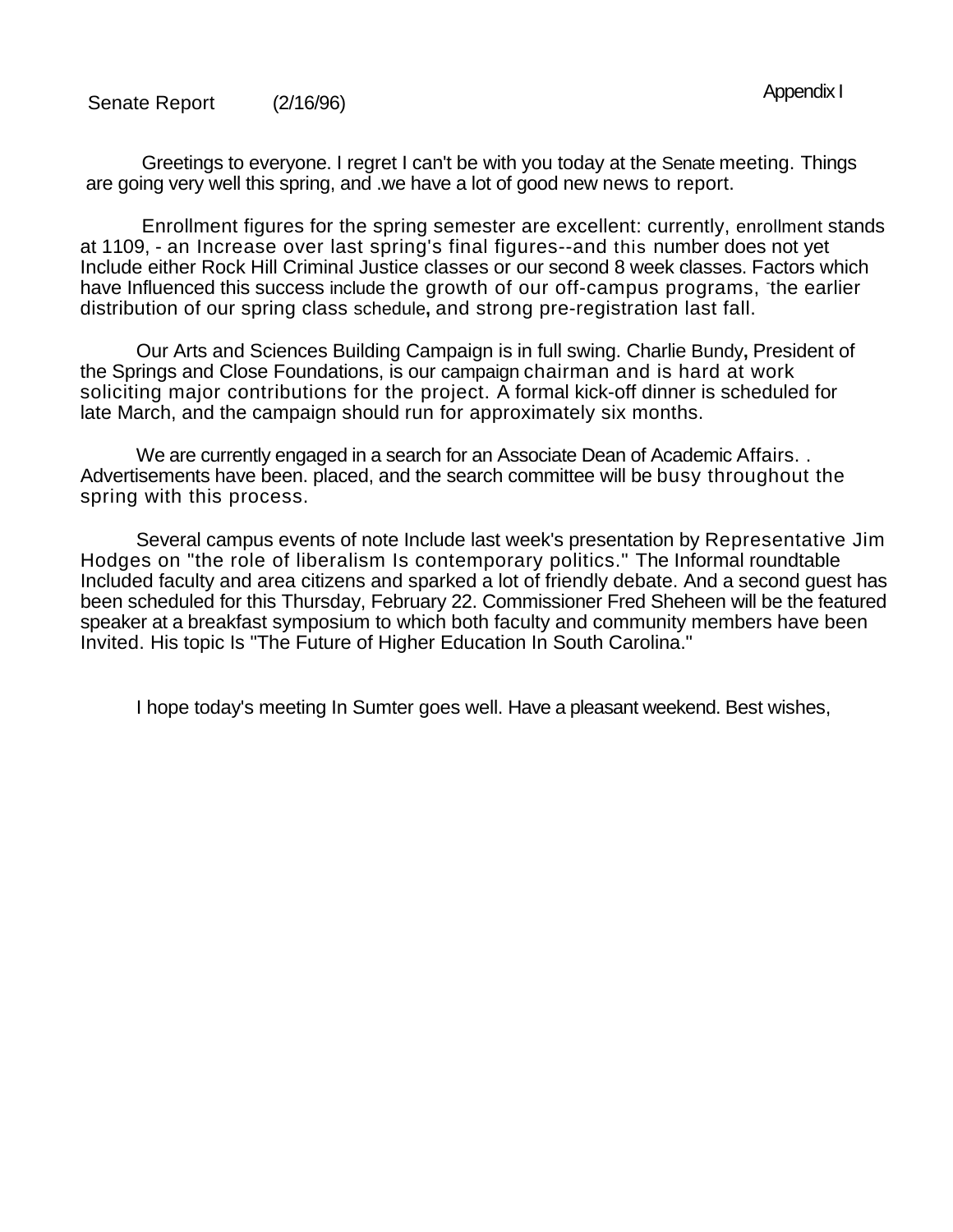#### Appendix II

### **REPORT OF THE VICE PROVOST & EXECUTIVE DEAN REGIONAL CAMPUSES** & **CONTINUING EDUCATION John J. Duffy TO THE REGIONAL CAMPUSES FACULTY SENATE November 17,1995**

- USC "Full Court Press" on CHE Staff Merger Recommendation
- Process for CHE Review of "Cooperation" in Beaufort & Sumter
- Status of State Study of Higher Education Due February 1st
- Outlook for Legislative Session; Appropriations Bill; Possible Surplus Distribution
- Regional Campus Representation on Committee that is Looking at Penalties for Sexual Harassment
- Update on Campus Backbone Connectivity The request for grant funding from National Science Foundation has been submitted for review for the following campuses Lancaster, Union and Salkehatchie at Walterboro. The next step in the process is campuses without a wiring infrastructure will be surveyed and an installation plan will be implemented.
- Hilton Head Consortium As a result of concerns raised by the University. the Hilton Head College Center Board is undergoing an examination of structure and governance issues. This is a serious and deliberate process that is intended to help better serve student and charter institution needs. University representatives on the Hilton Head College Center Board are Dr. Chris Plyler and Associate Dean Lila Meeks of USC Beaufort and Dr. Carol Garrison and Dr. John May of USC Columbia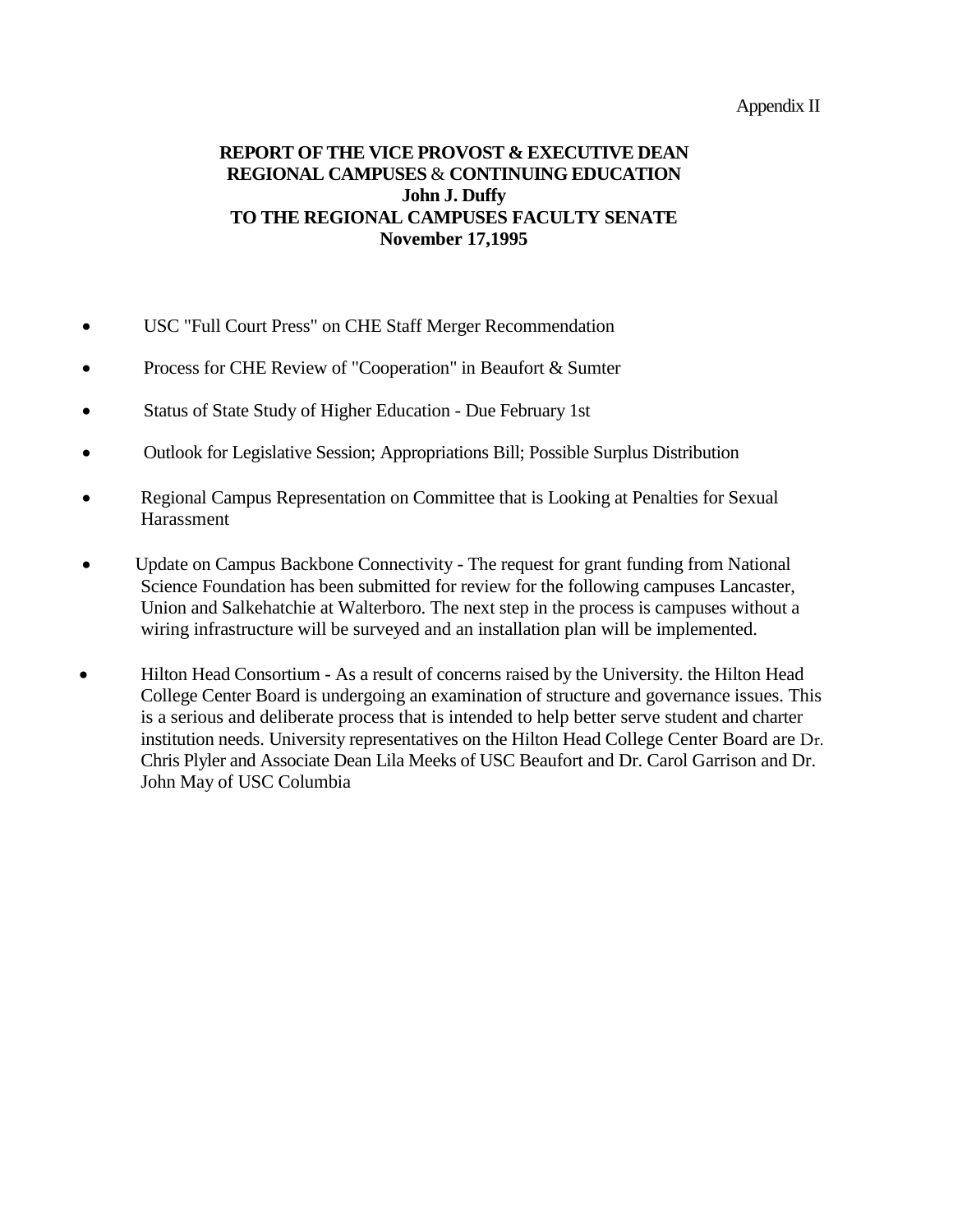#### ANNUAL JOHN J. DUFFY LECTURE

As some of you may know, the College of Library and Information Science and the Office of Distance Education Instructional Services established eight years ago the John J. Duffy Lecture on Distance Education. This provides an opportunity once a year to bring a distinguished educator with expertise in the area of distance education to share current thoughts and trends with us. This year is no exception. We will be featuring Dr. George Connick who is President of the Educational Network of Maine; this is one of the country's premier distance education units. Like our own Vice Provost, Dr. Connick is a practicing historian and one who has made an entire career out of *championing* the needs of adult learners. He originally was a Director, Dean, and Provost at the University of Southern Maine, then a College President, and now Director of this extraordinary DE network. If you would be interested in hearing him live, you may join us in Gambrell Hall 123, Tuesday afternoon February 20 at 2:30 PM. The lecture will also be broadcasted through DEIS to the Campuses and will be followed by a reception. You all are welcome.

#### **TENURE AND PROMOTION**

As you know we are currently involved in the annual review cycle of the tenure and promotion process. I continue to have concerns about the dramatic inconsistencies in the appearance and quality of these files, as may or may not be a function of individual campus cultures. Some of your campuses go to great lengths to document and write in support of your faculty colleagues, others do not. In the latter case, I believe it is to the disadvantage to the faculty seeking tenure and/or promotion. I hope that the. Senate will allow me to meet with an appropriate committee at some point to discuss this further.

#### **MEETING ON UNIVERSITY 101 REVISIONS**

You will be receiving shortly an invitation to attend a luncheon meeting for Regional Campuses faculty who might be interested in learning about the evolution and transformation of the freshman seminar, University 101, over the past few years. This will be held on Friday, March 22 in the Gressette Room of Harper College. The purpose is to make. you aware of how you could, if you wished, adapt the freshman seminar more to your discipline and incorporate more traditional academic content and pedagogy, all in the name of necessary student academic success and retention. University 101 may be more needed now then ever in light of the loss of certain other courses designed to develop college level academic skills. While University 101 is not and has never been a "developmental" course, it could assist us now in a critical period of transition away from developmental education.

Best wishes on your meeting, I regret that I cannot be with you, but I will be with you for the concluding meeting of the year in April.

Attachment: Information on Lilly Conference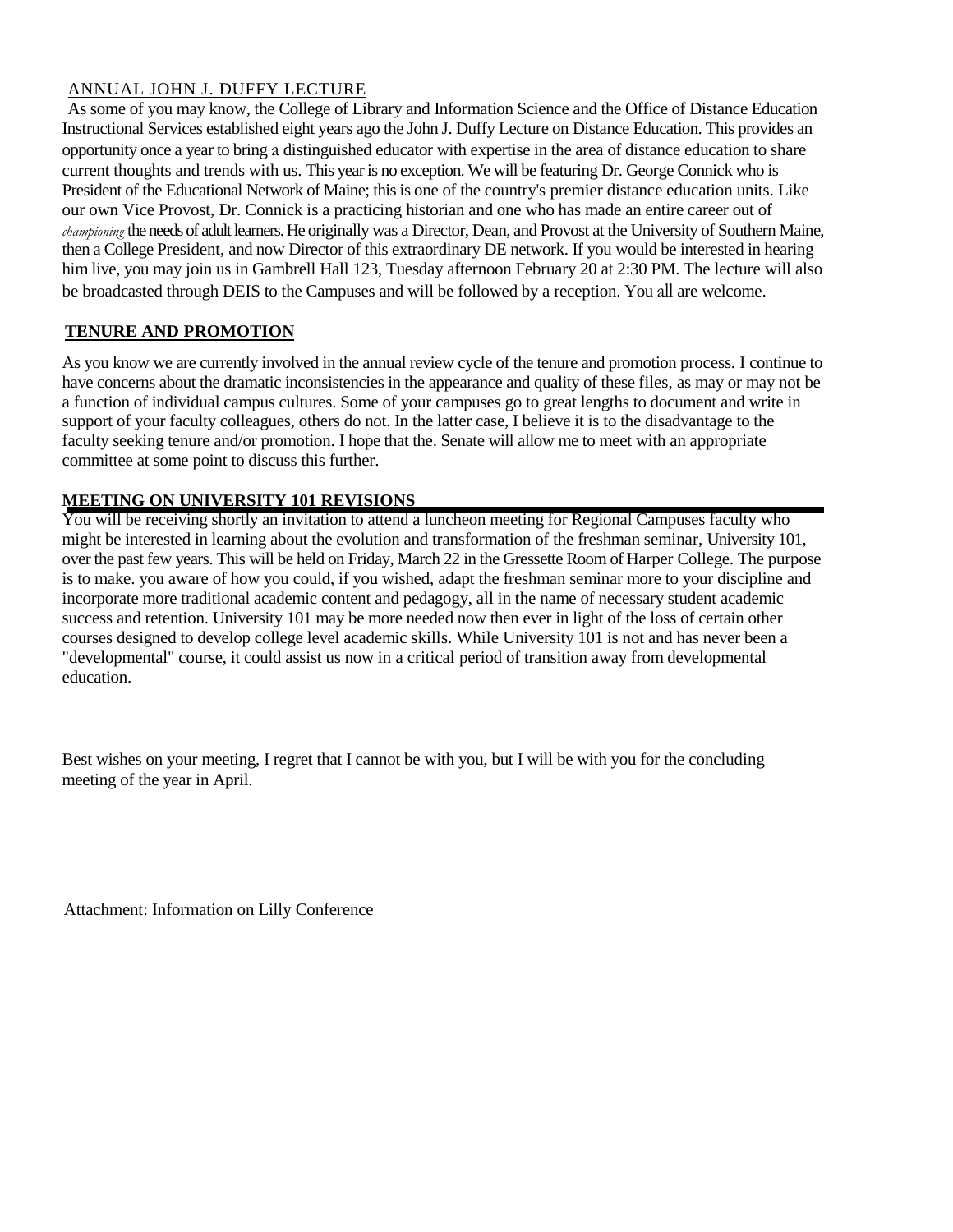University of South Carolina

Regional Campuses & Cont Ed McKissick 3rd Fl

D1st  $C$  – Faculty 6

January 17, 1996

**Office OF** *THE* **VICE PRESIDENT FOR Academic AFFMRS AND PROVOST** 

Dear Colleague,

The Office of the Provost is pleased to announce that USC-Columbia will host the second annual *Lilly* **Conference on College Teaching-South** *(LCCTS). This* conference will address innovative approaches for the improvement of teaching. The conference will be held May 17-19, 1996 at the Adams Mark Hotel in downtown Columbia.

To encourage a strong USC presence at the LCCTS, several university units have contributed funding to defray the registration fee for USC-Columbia faculty members whose papers are accepted at the conference. Please send your proposal submission package to Edward Piepmeier, College of Pharmacy, CLS 109, Columbia Campus if you are interested in being considered for this funding.

The goal of thee conference is to enhance the quality of college teaching. Through workshops, individual sessions, exemplary practice panels, and major addresses, the conference will provide participants with the opportunity to share proven, innovative pedagogues and thoughtful insights about college teaching. Historically, the Lilly Conferences have brought together instructional innovators from around the world to address issues such as technology, critical thinking, journals, cooperative learning activities, and diversity awareness. This year, USC's Doug Williams will give the keynote address and Ed Ernst will give the closing address.

For general conference information which includes instructions for submitting a proposal and for registering please call the Office of the Provost at 77-2808. Proposals must be received by March 1, 1996. The deadline to register for the conference is March 15. If you have further questions please contact:

**Edward Piepmeier** (Pharmacy), Site (Director, 7-2971 [email: N490042Qunivscvm.csd.sc.edu](mailto:N490042Qunivscvm.csd.sc.edu)

Walt Hanciosky (Media Art), Site Director, 7-3213 emaii: hanclosky[®maiig.aps.sc.edu](http://maiig.aps.sc.edu/)

**Shari Stoddard** (Art), Site Director 7-3137 [email: stoddards@garnet.cla.sc.edu](mailto:stoddards@garnet.cla.sc.edu)

**Harriett Williams** (Provisional Year), Site Director 7- 6370 [email: williams](mailto:williams)[®mailg.aps.sc.edu](http://mailg.aps.sc.edu/)

 $\backsim$  Sincerely,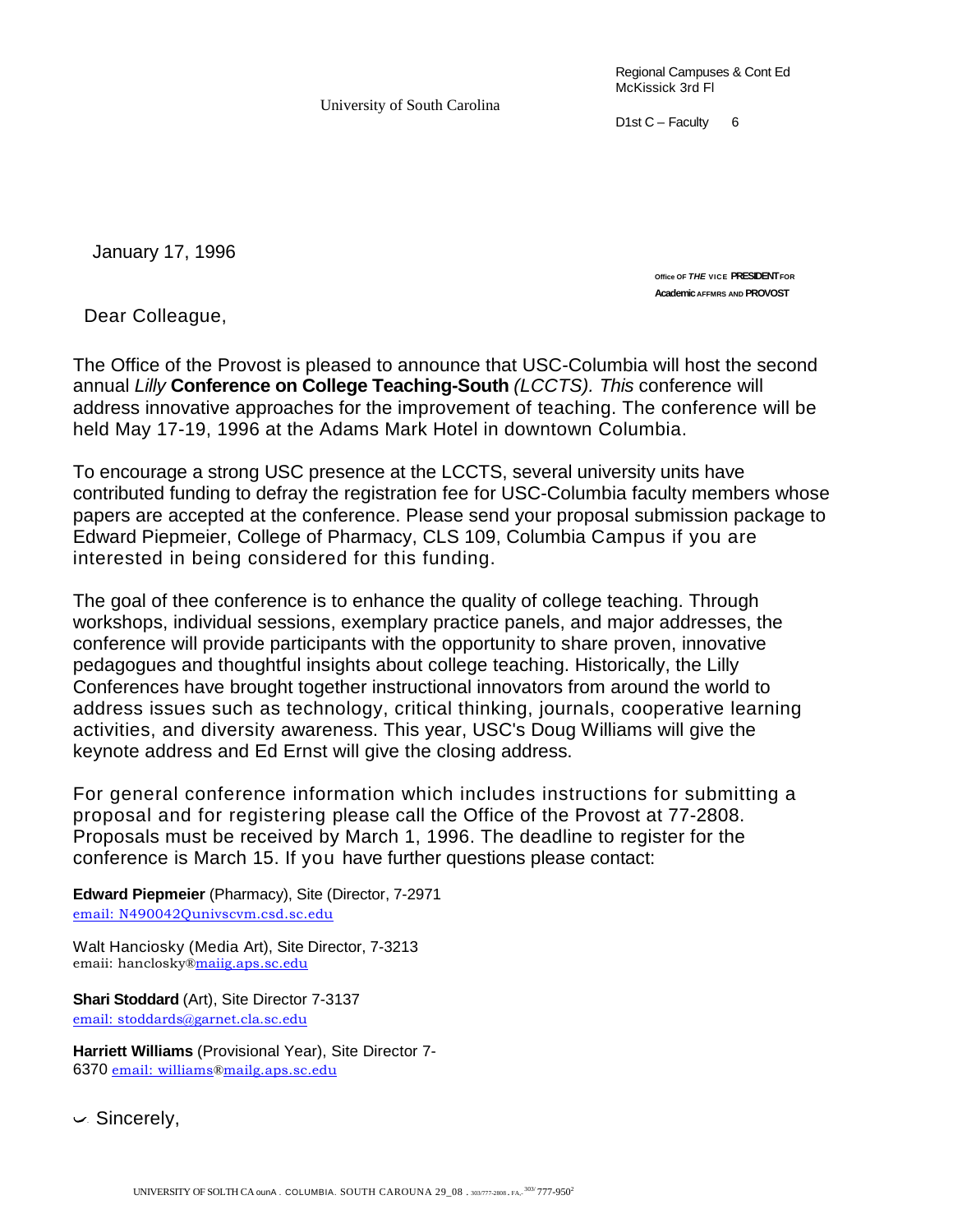Donald J. Greiner associate Provost and Dean of Undergraduate Affairs

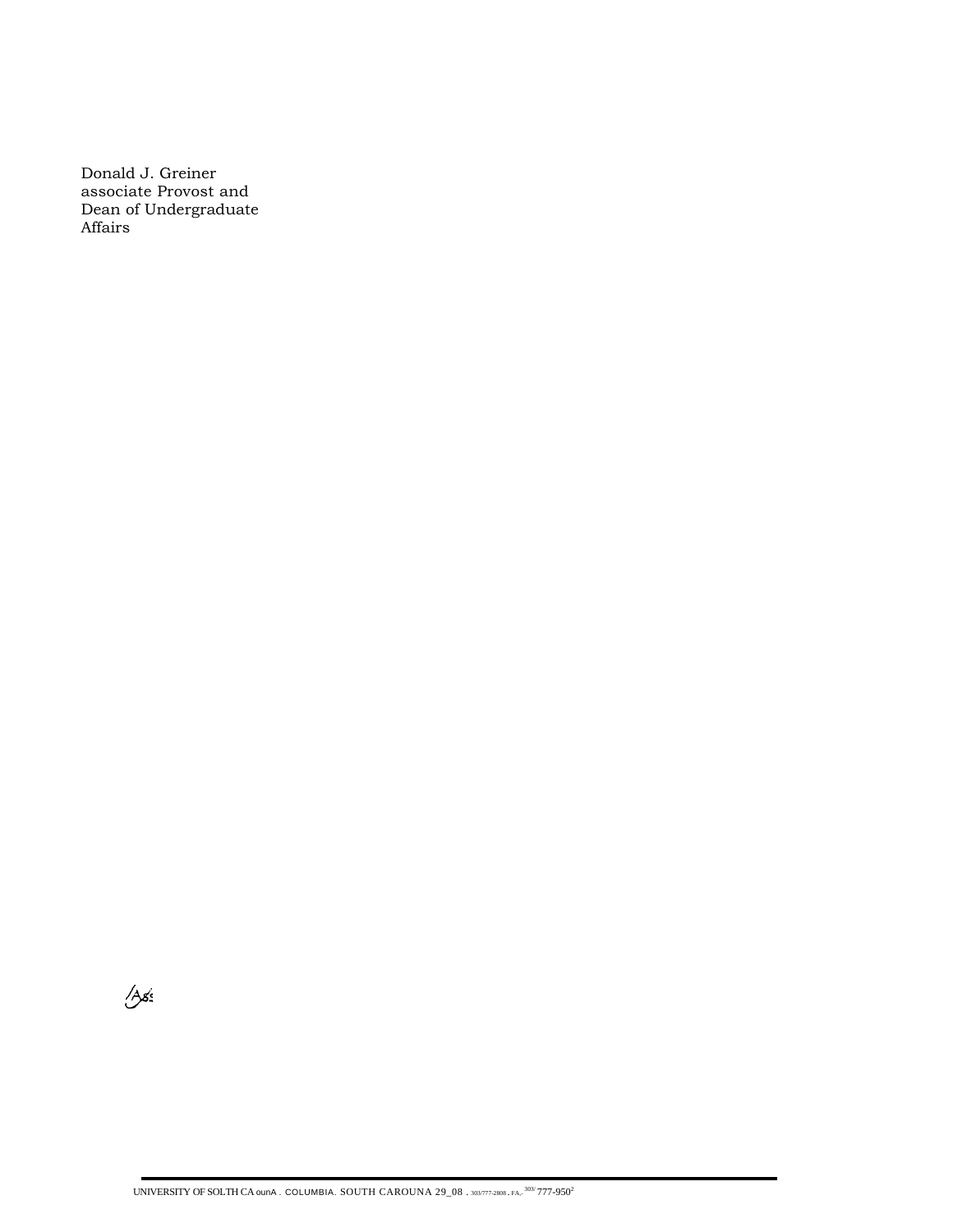#### **Appendix IV**

After the November RCFS meeting an ad hoc committee for manual revision was appointed by the senate chair. That committee has met and recommends the following changes:

On page C-2 under "Rank of Professor" the first sentence. now reads:

"To be eligible for the rank of Professor a faculty member must have a record of outstanding performance normally involving both teaching and other professional achievements such as research, creativity, or performance in the arts."

Replace that sentence with:

"To be eligible for the rank of Professor a faculty member must have a record of outstanding performance in teaching and scholarship, as well as a record of effective performance in one other criterion for tenure and promotion (see page C-6)."

On page C-2 under "Rank of Associate Professor" the first sentence now reads:

"To be eligible for the rank of Associate Professor, a faculty member must have a record of effective performance usually involving both teaching and other professional achievements such as research, creativity, or performance in the arts."

```
Replace that sentence with:
"To be eligible for the rank of Associate Professor a
```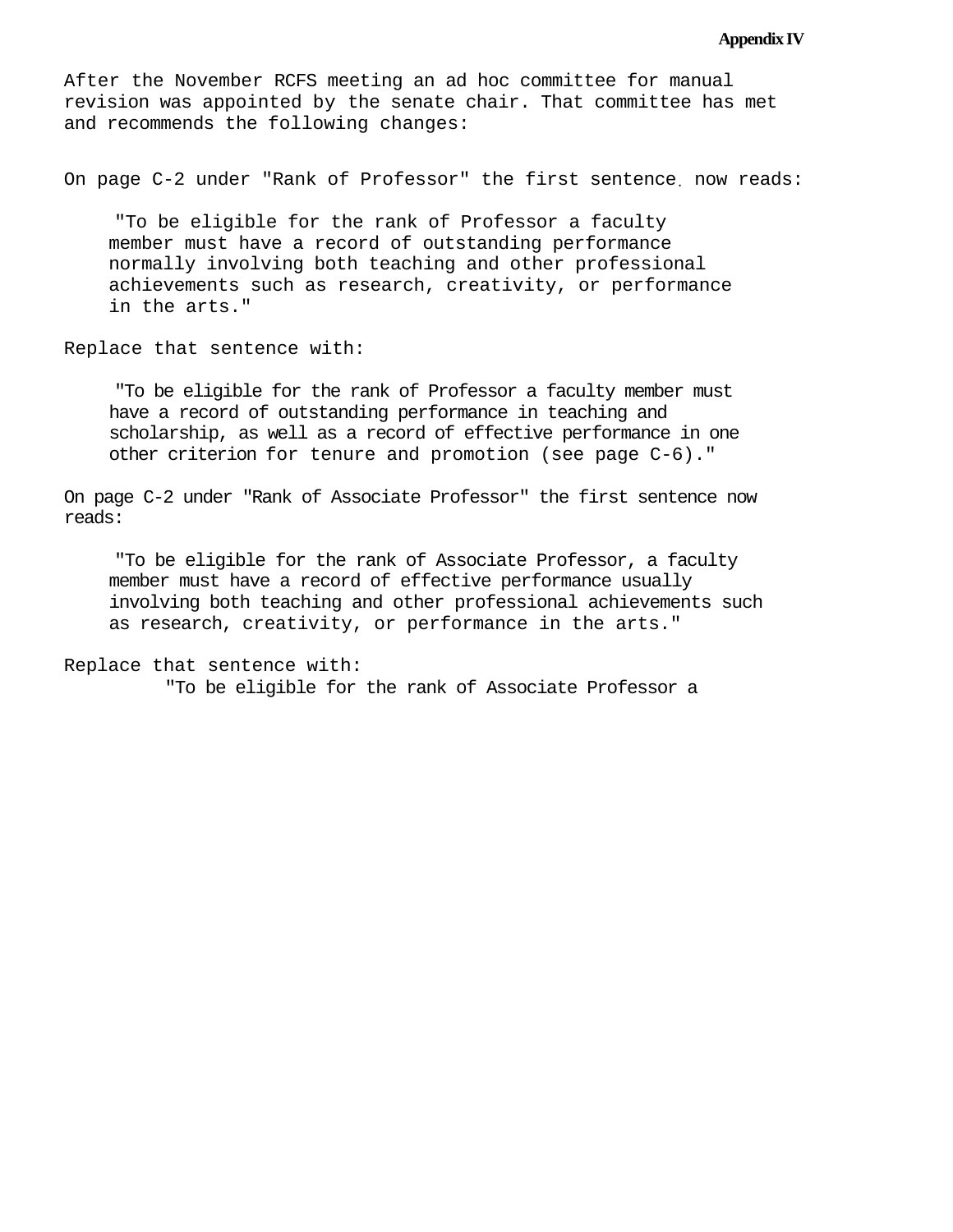faculty member must have a record of effective performance in teaching as well as one more of the other areas listed as criteria for tenure and promotion on page C-6 of the regional Campuses Faculty Manual."

The committee also recommends that the senate chair appoint an ad hoc committee to propose a definition of scholarship.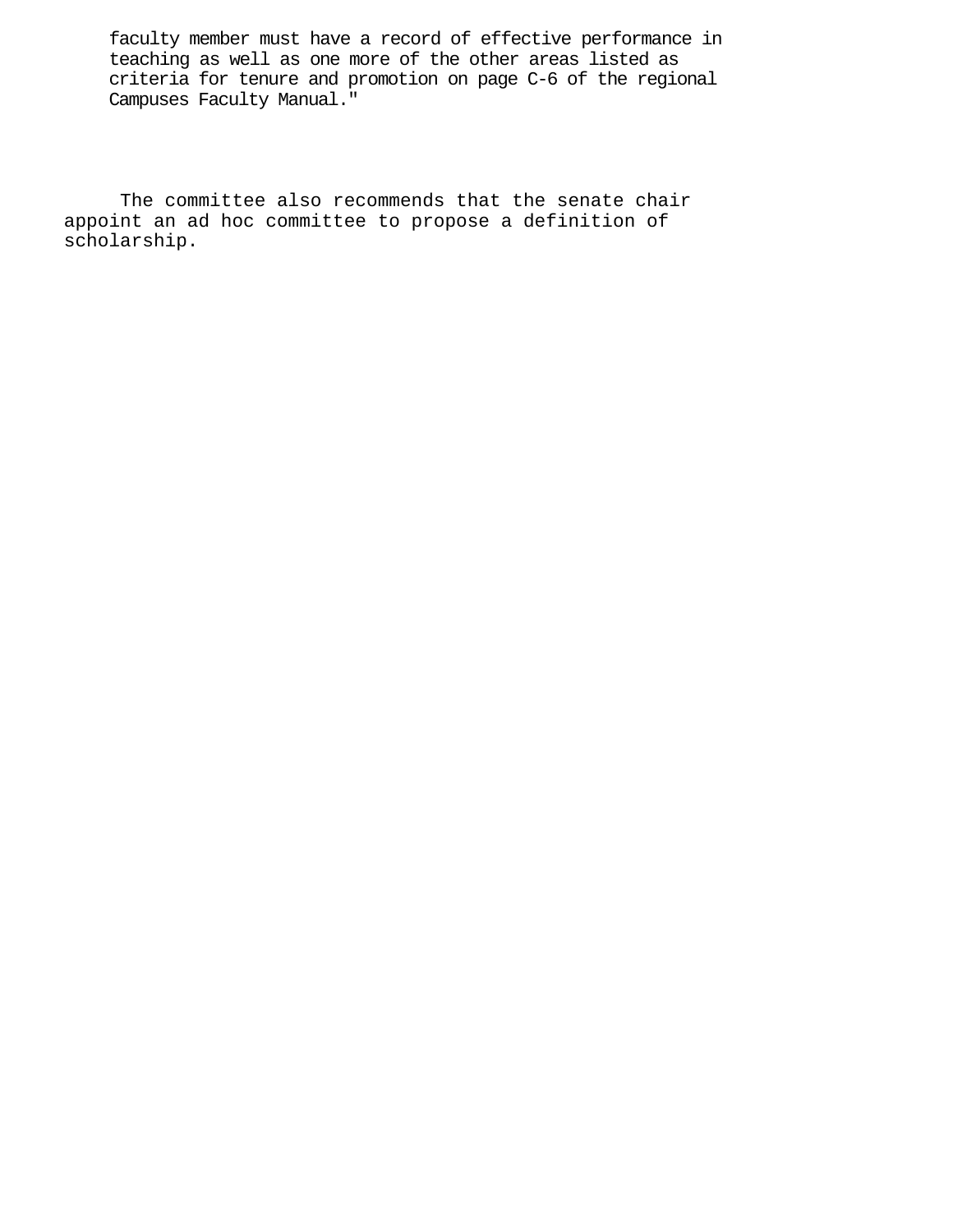REPORT FROM SYSTEM AFFAIRS COMMITTEE REGIONAL CAMPUSES FACULTY SENATE\_ February 16, 1996 Ellen Chamberlain, Chair

The following 2 motions were brought forward from the System Affairs Committee to the-full Senate at the February meeting:

- 1) The System Affairs Committee moves that the following Sumter campus proposal for creation of an RCAM'201 course, "Introduction to the Internet for Research," be approved as modified by the addition of the words, "or permission of instructor":
	- RCAM 201 Introduction to the Internet for Research (3 hrs., perq. CSCI 101 or permission of instructor). Developing the means by which students may learn to access the Internet through Main-Frame and PC connections to accomplish specific research needs. This course might not apply towards associate degrees or Columbia baccalaureate degrees.

After a brief but spirited discussion, the motion CARRIED.

2) The System Affairs Committee moves to approve the use of the Columbia campus forms, as modified, for Course/Curriculum Action Request, New Course Proposal, Course Change Proposal, and Telecommunication Delivery Proposal."

Motion CARRIED. The System Affairs Committee will make necessary modifications to the forms for reproduction and distribution through the offices of the Regional Campuses Faculty Senate.

Finally, the System Affairs Committee went on record with a restatement of Regional Campus mission culled from official statements approved by the Board of Trustees and published in the System Section prepared by the Office of Institutional Planning, USC Columbia, for the 1990 Institutional Self-Study.' The statement reads as follows: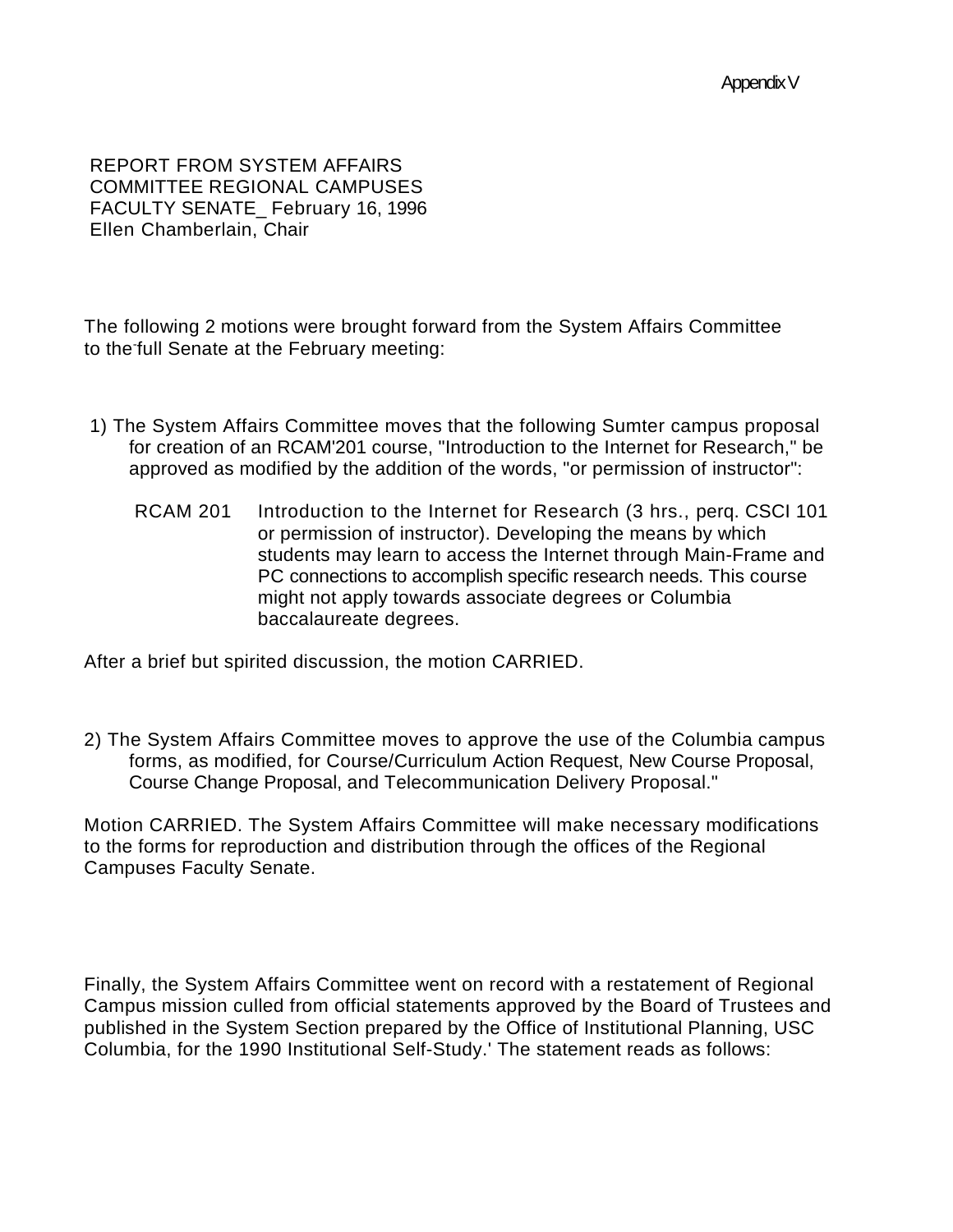# RCFS Existing Statements of Mission (Gathered together for the first time into a single statement)

The regional campuses of the University of South Carolina at Beaufort, Lancaster, Salkehatchie (Allendale), Sumter, and Union provide the resources of the University to citizens throughout the state. In this way, they are able to respond to local and regional needs for higher education opportunities well beyond the two year college level. As University campuses, the regional campuses grant associate degrees and offer upper division coursework creditable toward baccalaureate degrees within the University. They serve as centers of intellectual and cultural vitality, each with a unique mission, offering a diverse selection of educational programs of high quality accessible throughout the state.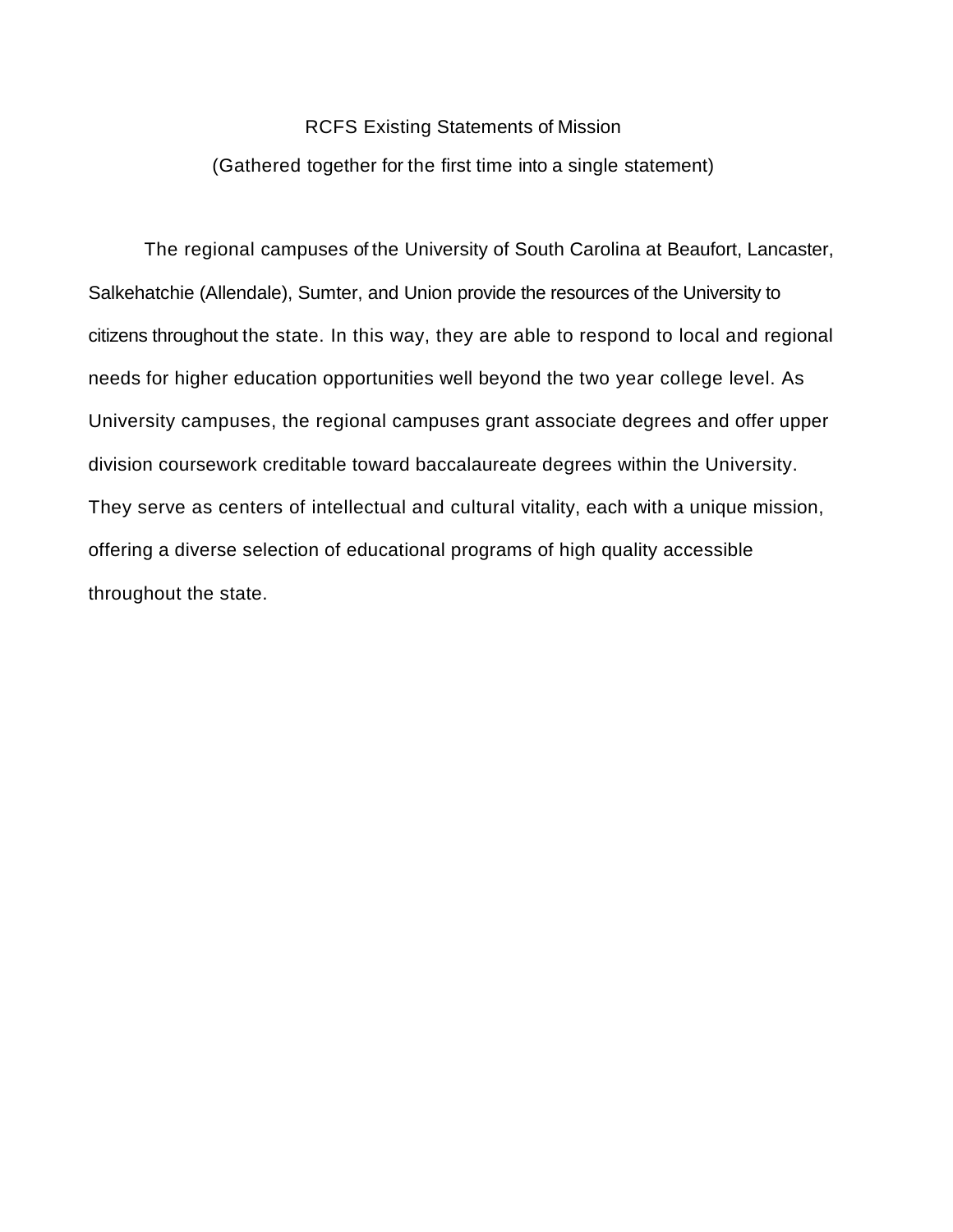**1. Proposed Course Designation:**

**2. Title:**

**3 Presequisite(s):**

**4. Bulletin Description (limit 30 words):**

**7. Would proposed course require additional** 

| 5. | Does this change affect the students of or overlap with-the academic interests of any other unit?<br>$\overline{1}$ ] Yes<br>$\int$ $\int$ $N\alpha$ .                               |                                                                                                                              |
|----|--------------------------------------------------------------------------------------------------------------------------------------------------------------------------------------|------------------------------------------------------------------------------------------------------------------------------|
|    | If Yes, identify unit(s) and attach letter(s) of concurrence.                                                                                                                        |                                                                                                                              |
|    |                                                                                                                                                                                      |                                                                                                                              |
| 6. | Proposed instructor(s):                                                                                                                                                              |                                                                                                                              |
|    | fatuity facilities.                                                                                                                                                                  | library                                                                                                                      |
|    | Yes I J No<br>If Yes, attach letter(s) of commitment from appropriate official(s).                                                                                                   | resources. or funding? [ j                                                                                                   |
|    | 8. Required Attachments:                                                                                                                                                             |                                                                                                                              |
|    | A Justification. Explain need for proposed course and its relation to present or proposed curricula.                                                                                 |                                                                                                                              |
|    | Contain an explanation of the differences in requirements for graduate and undergraduate credit.<br>C. Basic bibliography. List principal texts / journals/other materials required. | B. Course syllabus. Describe content and list major topic or provide a course schedule. Courses at the 500 or 600 level must |
|    | 9. . Registration Information                                                                                                                                                        | [ J Not auditable .estricted to:                                                                                             |
|    | <b>Excluded:</b><br>Special permission required: [ ] Department                                                                                                                      | [J Professor                                                                                                                 |
|    | 10. Is offering via telecommunications being requested? [ j Yes                                                                                                                      |                                                                                                                              |
|    | If Yes, attach a completed Telecommunication Delivery Proposal<br>$(CC-4)$ .                                                                                                         | $I \cdot I$ No                                                                                                               |
|    |                                                                                                                                                                                      |                                                                                                                              |
|    |                                                                                                                                                                                      | 1                                                                                                                            |
|    |                                                                                                                                                                                      | 12. Date appro                                                                                                               |
|    |                                                                                                                                                                                      |                                                                                                                              |
|    |                                                                                                                                                                                      |                                                                                                                              |
|    | <b>Email</b>                                                                                                                                                                         |                                                                                                                              |
|    |                                                                                                                                                                                      |                                                                                                                              |
|    | Approval:                                                                                                                                                                            |                                                                                                                              |
|    | Chair, FO/Campus                                                                                                                                                                     |                                                                                                                              |
|    | Chair, RCFS                                                                                                                                                                          |                                                                                                                              |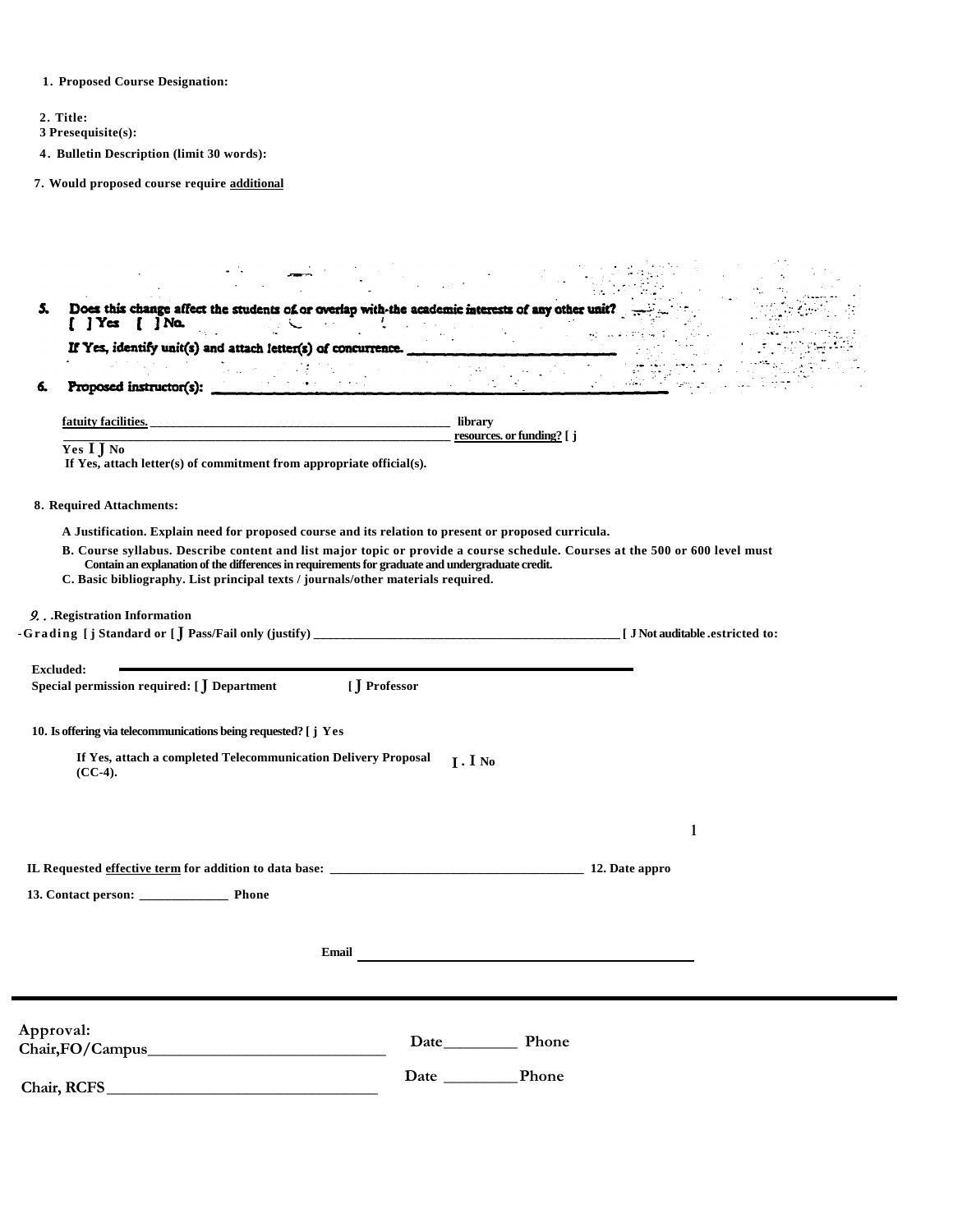| COURSE/ CURRICULUM ACTION REQUEST |  |
|-----------------------------------|--|
|-----------------------------------|--|

| <i>Requested</i> action [check one or more]: |  |  |
|----------------------------------------------|--|--|
|----------------------------------------------|--|--|

- **New course(s) (including experimental courses). -List course(s) here and attach a New Course Proposal Form (CC 2) and supporting materials for each. { }**
- **{ } Changes to existing courses(s). List course(s) here and attach a Course - Change Proposal Form (CC-3) and supporting materials for each.**

**{ } Deletion of existing course(s). List course(s) here and attach a Course Change Proposal Form (CC-3) and supporting materials for each. \_=**

**{ } Curriculum Change. List program(s) involved and attach both a justification for the changes(s) and the proposed wording. The changes must be shown exactly as they are to appear in the Bulletin. A two-column format showing both the old wording (on the left) and the new wording (on the right) is recommended.**

**{ } Offer .existing graduate credit (500-800 level) course(s) via telecommunications. List course(s) here and attach a Telecommunication Delivery** 

**Proposal Form (CC-4) for each. No\_ request is needed for existing undergraduate I(100-400 level) courses.**

**你们的**就可以

| <b>Contact person:</b> |       |  |
|------------------------|-------|--|
| Phone                  | Email |  |
|                        |       |  |

| Approval:        |      |       |  |
|------------------|------|-------|--|
| Chair, FO/Campus | Date | Phone |  |
|                  |      |       |  |
| Chair, RCFS      | Date | Phone |  |

**Routing and copies: Send one copy of each appropriate form to the Chair of the System Affairs Committee,\_ '4onal Campuses Faculty Senate cc-1 10/1995**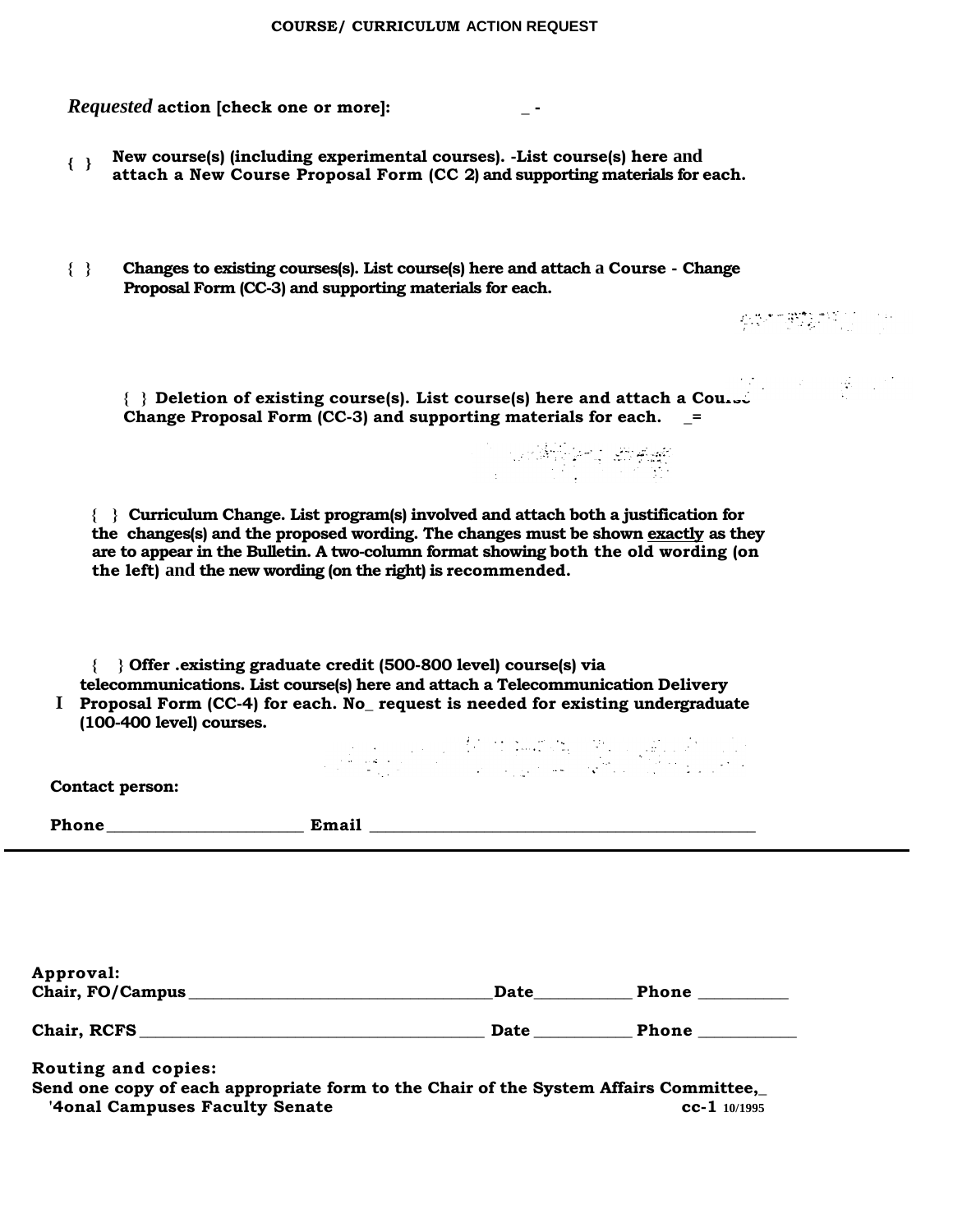| L         | <b>Course Number.</b>          |                                                                                                                                 |              |          |       |  |
|-----------|--------------------------------|---------------------------------------------------------------------------------------------------------------------------------|--------------|----------|-------|--|
|           |                                | (include designator, prefix/suffix if applicable) 2.                                                                            |              |          |       |  |
|           | <b>Course Title:</b>           |                                                                                                                                 |              |          |       |  |
| 3.        |                                | Check the appropriate proposed delivery system.                                                                                 |              |          |       |  |
|           |                                | <b>Live Interactive Classroom</b>                                                                                               |              |          |       |  |
|           |                                | Videocassette                                                                                                                   |              |          |       |  |
|           |                                | Other.                                                                                                                          |              | Specify. |       |  |
| 4.        |                                | Will the course be scheduled in a format requiring 42 contact hours in no less than three weeks for a three-credit course?      |              |          |       |  |
|           |                                |                                                                                                                                 |              | NO       |       |  |
|           |                                | If less than a three-credit course, is the course scheduled to meet at least 14 contact hours per credit while awarding no more |              |          |       |  |
|           | than one credit hour per week? |                                                                                                                                 |              |          |       |  |
|           |                                | <b>YES</b>                                                                                                                      |              | NO       |       |  |
|           |                                |                                                                                                                                 |              |          |       |  |
|           |                                |                                                                                                                                 |              |          |       |  |
|           |                                | S. Identify provisions for student/professor interaction and/or student/student interaction.                                    |              |          |       |  |
|           |                                |                                                                                                                                 |              |          |       |  |
|           |                                |                                                                                                                                 |              |          |       |  |
|           | Contact person:,               |                                                                                                                                 |              |          |       |  |
|           |                                |                                                                                                                                 | <b>Email</b> |          |       |  |
| Approval: |                                |                                                                                                                                 |              | Date     | Phone |  |

**ct:r 10/1995**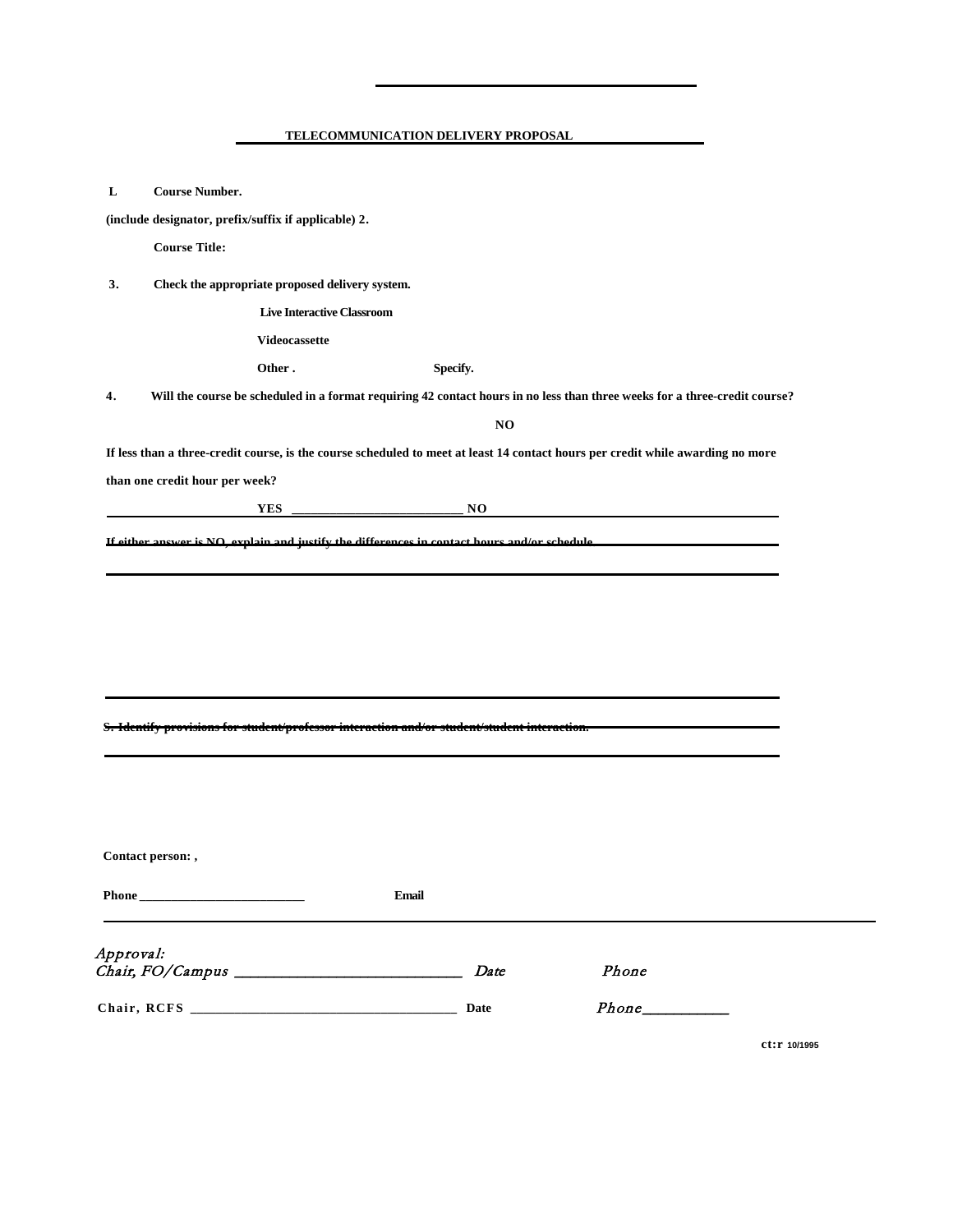#### **COURSE CHANGE PROPOSAL**

| <b>Present Course Designation:</b>                                                                                                                                                                                                                                                                                                                                                                                                                                                                                                                                                                                                                                                                  | Designator    | Number | Suffix       | <b>Credit Hrs</b>                         |  |
|-----------------------------------------------------------------------------------------------------------------------------------------------------------------------------------------------------------------------------------------------------------------------------------------------------------------------------------------------------------------------------------------------------------------------------------------------------------------------------------------------------------------------------------------------------------------------------------------------------------------------------------------------------------------------------------------------------|---------------|--------|--------------|-------------------------------------------|--|
| Title:                                                                                                                                                                                                                                                                                                                                                                                                                                                                                                                                                                                                                                                                                              |               |        |              |                                           |  |
| Complete description including title from current Bulletin; enlarge If. photocopied):                                                                                                                                                                                                                                                                                                                                                                                                                                                                                                                                                                                                               |               |        |              |                                           |  |
| [] Pelete<br><b>CHANGE:</b><br>Title to<br>Prerequisites to<br>Course description (give complete new description as it should appear in the Bulletin). (Limit<br>30 words)<br>$\overline{1}$                                                                                                                                                                                                                                                                                                                                                                                                                                                                                                        |               |        |              |                                           |  |
|                                                                                                                                                                                                                                                                                                                                                                                                                                                                                                                                                                                                                                                                                                     |               |        |              |                                           |  |
|                                                                                                                                                                                                                                                                                                                                                                                                                                                                                                                                                                                                                                                                                                     | $change(s)$ : |        |              |                                           |  |
| Does this change affect the students of or overlap with the academic interests of any other unit? (J<br>Yes $(J$ No.<br>If Yes, identify unit(s) and attach letters) of concurrence.<br>$\begin{tabular}{c}  \bf Phone \hspace{2.5cm} \begin{tabular}{@{}c@{}} \textbf{\normalsize{2.6}} & \textbf{\normalsize{2.6}} \\ \textbf{\normalsize{2.6}} & \textbf{\normalsize{2.6}} & \textbf{\normalsize{2.6}} \\ \textbf{\normalsize{2.6}} & \textbf{\normalsize{2.6}} & \textbf{\normalsize{2.6}} \\ \textbf{\normalsize{2.6}} & \textbf{\normalsize{2.6}} & \textbf{\normalsize{2.6}} \\ \textbf{\normalsize{2.6}} & \textbf{\normalsize{2.6}} & \textbf{\normalsize{2.6}} \\ \textbf{\$<br>Approval: |               |        |              | Date approved by unit curiculum committee |  |
| Chair, FO/Campus                                                                                                                                                                                                                                                                                                                                                                                                                                                                                                                                                                                                                                                                                    | Date          |        | <b>Phone</b> |                                           |  |
|                                                                                                                                                                                                                                                                                                                                                                                                                                                                                                                                                                                                                                                                                                     |               |        |              |                                           |  |
| r                                                                                                                                                                                                                                                                                                                                                                                                                                                                                                                                                                                                                                                                                                   |               |        |              |                                           |  |

*CC-3* **10/1995**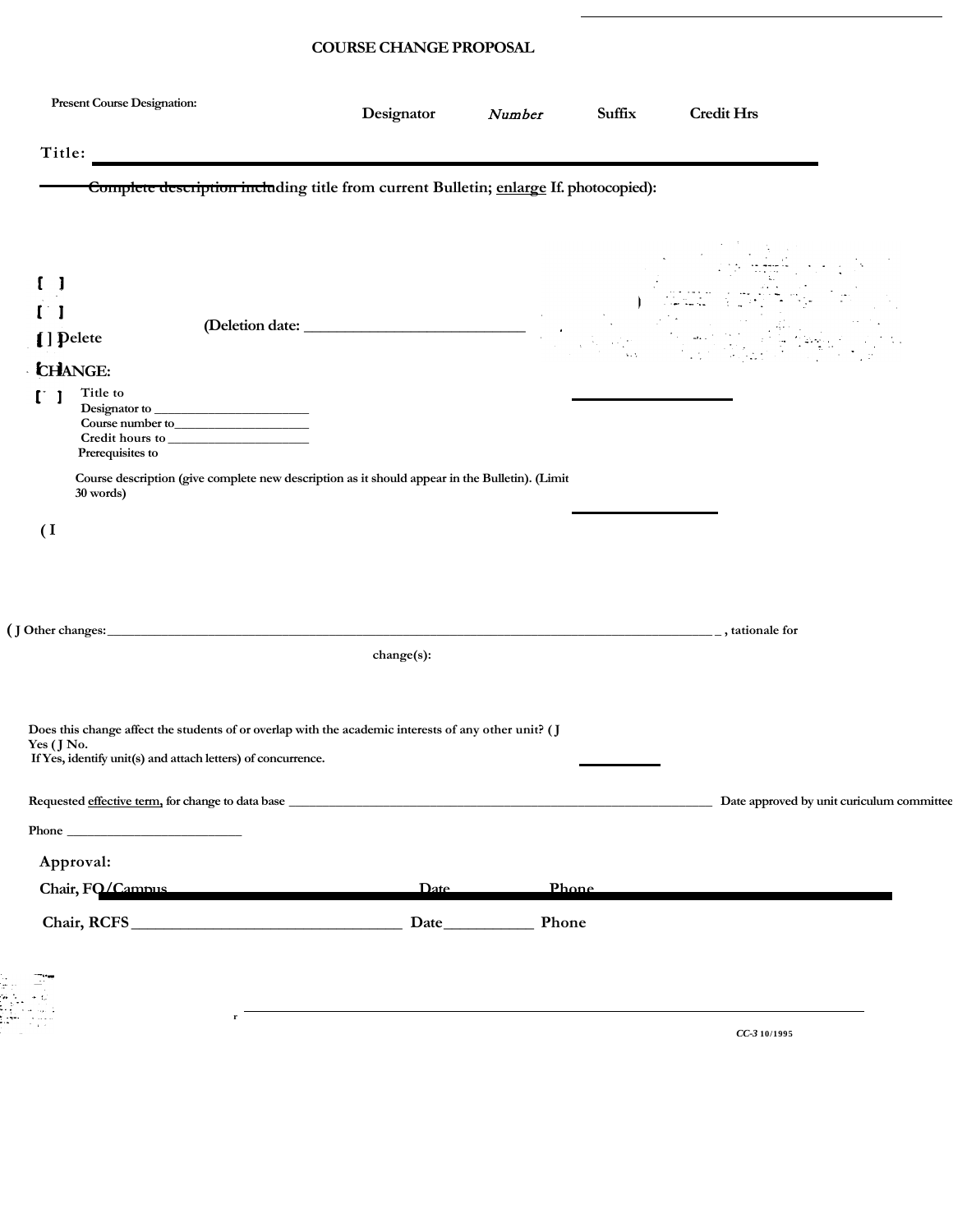#### MINUTES EXECUTIVE COMMITTEE REGIONAL CAMPUSES FACULTY SENATE FEBRUARY 2, 1996

#### General Discussion:

A request was made that a more current list of all senators and their addresses (to include E-MAIL) and their committee assignments be made available.

#### Report of Dr. Duffy:

CHE has completed an internal report on the cooperation between USC's Regional campuses and the technical colleges. It recommends that Beaufort and Sumter no longer offer remedial courses (ENGL 100, MATH 100, RCAM 120). The campuses need to' assess the impact-of this on admissions, curriculum, and their respective budgets. The Columbia campus has abandoned placement tests in English since they no. longer offer ENGL 100. CHE further recommended that the local commissions share positions with the local area tech boards.

The Lilly Foundation Conference is set and if any faculty are interested in presenting papers please contact Dr. Duffy's office. If a faculty member has a paper accepted for presentation Dr. Duffy's office will fund the travel. There is little to report on the budget picture at this time.

Dr. Duffy is planning to visit all of the campuses in the near future to address individual campus concerns.

#### Report of Prof. Gardner:

Professor Gardner encouraged everyone to consider the faculty exchange program. Dr. Bruce Fryer (foreign languages-Columbia) taught at USC-Beaufort this fall and has carried an enthusiastic and positive report back to his Columbia colleagues. There is concern over the professional appearance of the T&P files that are currently being reviewed. Professor Gardner's hopes are. that these files and the recommendations by colleagues were undertaken in a most serious manner. February 16-20 will be the anneal Freshman Year Conference and all are invited and encouraged to attend.

#### Rights and Responsibilities:

In the absence of Prof. Danny Faulkner, Prof. Tandy Willis presented a motion on T&PP criteria (attached). Their was concern over how the term "scholarship" was to be defined; it seems that an ad-hoc committee chaired by Prof. Faulkner has this task.

#### System Affairs:

Professor Billy Cordray represented Professor Ellen Chamberlain poorly and had no report to give.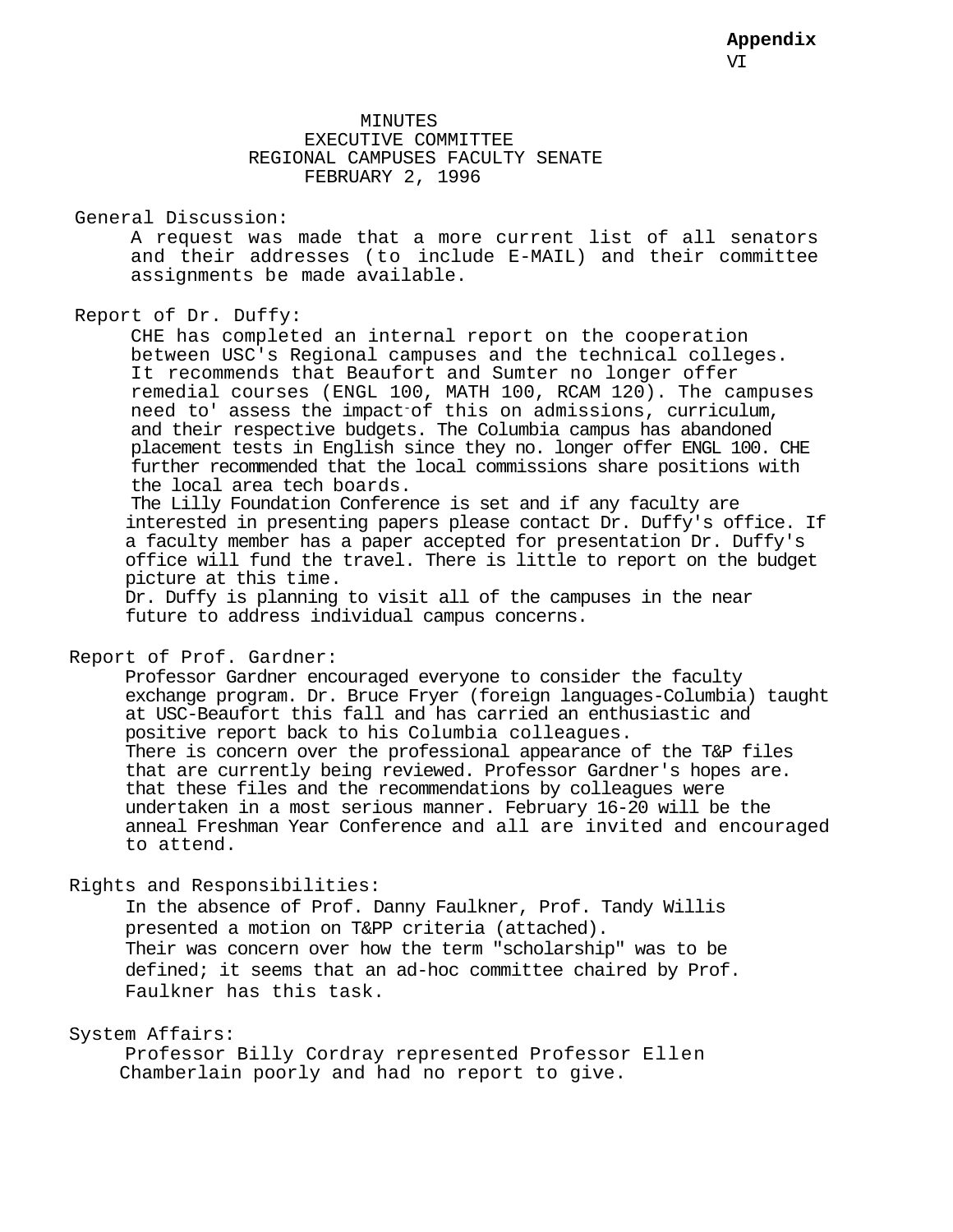#### Welfare:

Professor Tye Johnson of the Salkehatchie campus has only recently learned. of his ascension to the Chair of this committee and had no report at this time but was looking forward to working with the committee. Professor Jerry Dockery asked the welfare Committee to address the issue of compensation for overload courses. It seems that this differs from one campus to the next, in the regional campus system.

#### Campus Reports:

Professor John Catalano of the Lancaster campus demonstrated concern over the treatment of pay-for the adjunct professors on his campus and asked the representatives of the other campuses how adjuncts were compensated at each respective campus. There seemed to be no consensus on the amounts or procedures for adjunct professor compensation.

The meeting adjourned at 3:30 p.m.

Respectfully submitted,

Jane Upshaw Secretary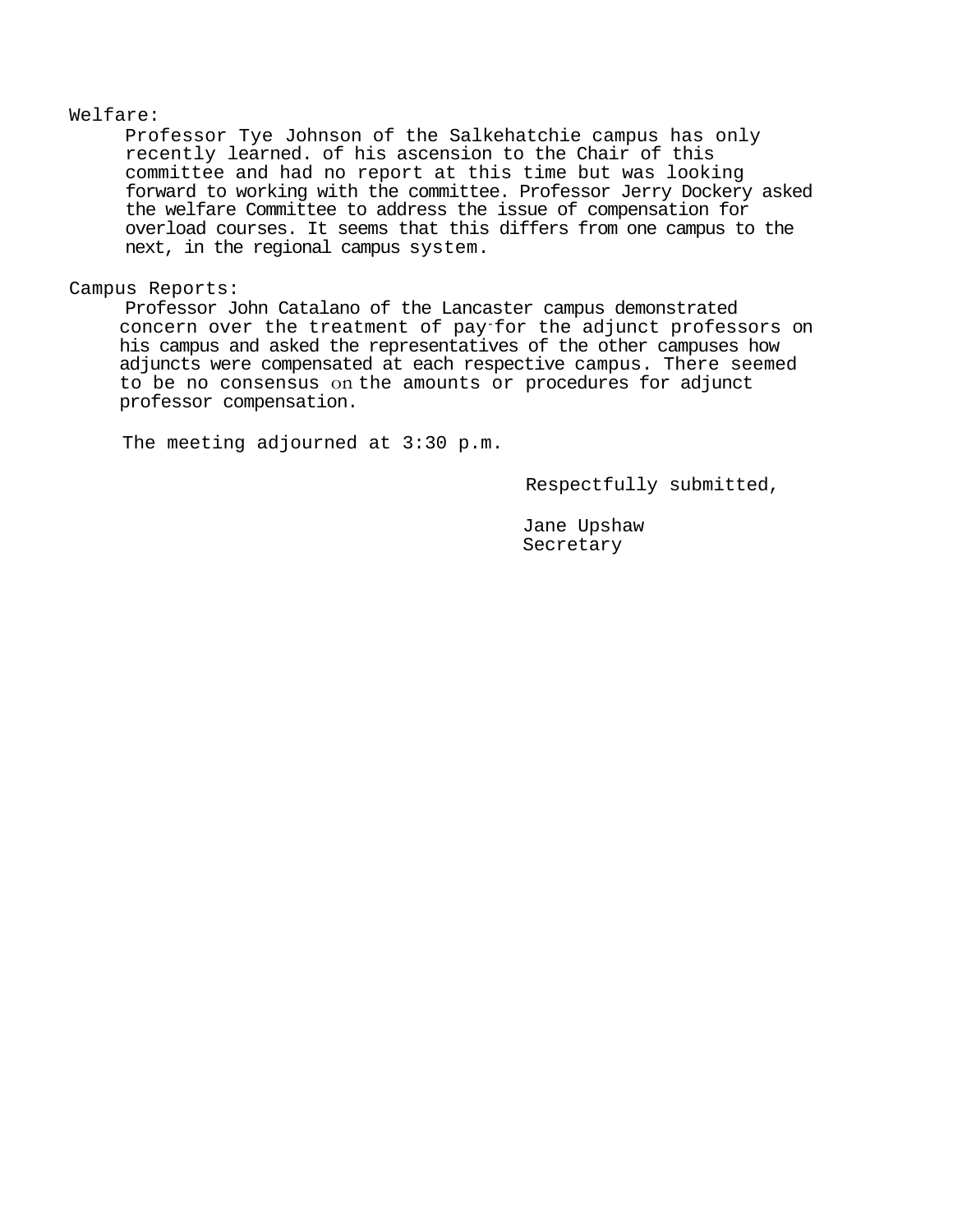**Whereas the Regional Campuses Faculty Senate passes motions at each of its meetings that might effect changes in the** Regional Campuses Faculty Manual;

**And, whereas the Vice-Chair of the Senate has been charged with tracking each of these motions and reporting to the Senate actions taken by the administration;**

**Be it resolved that the Vice - Chair is hereby charged with compiling all motions passed in the academic year and approved by the administration and bringing them to the attention of the Senate at the Spring meeting of the Regional Campuses Faculty Senate and incorporating the approved changes into the** Regional Campuses Faculty Manual **after the Spring meeting.**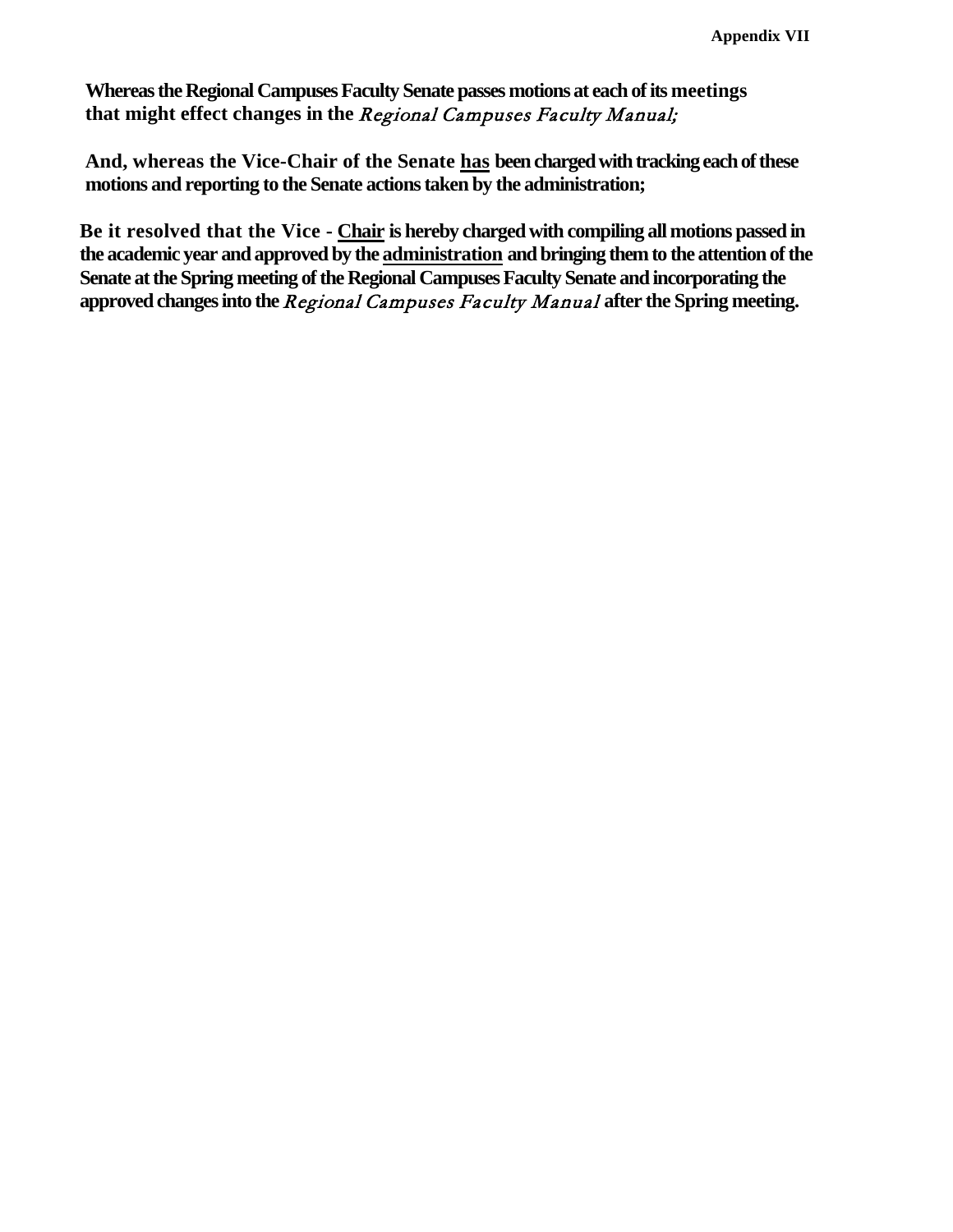#### MEMORANDUM

From: Bruce Nims, USC-Lancaster

To: Regional Campuses Faculty Senate

Subject: Report of the Faculty Senate Committee on Libraries Date:

February 16, 1996

**The Faculty Senate Committee on Libraries met on January 26, 1996, in the Mezzanine Conference Room of the Thomas Cooper** Library. Vice Provost Terry reported that was still trying to get information on possible land acquisition for the new storage facility. Committee members expressed some annoyance, and Provost Terry indicated **that part of the problem had to do with a different set of priorities supported** by the new Vice President for Business and Finance. During the course of the meeting, however, Provost Terry did receive news that a **parcel of land was** in fact being considered.

Tom McNally discussed how Thomas Cooper Library's staffing and hours would be affected by the new Maymester. There was some concern on the committee that the impact of Maymester, particularly concerning how books would be re-shelved, had not been properly considered in the planning process. McNally also reported on proposed summer hours for the library.

**IAI** The committee will meet; the new "classroom of the future" at its next meeting on February 23.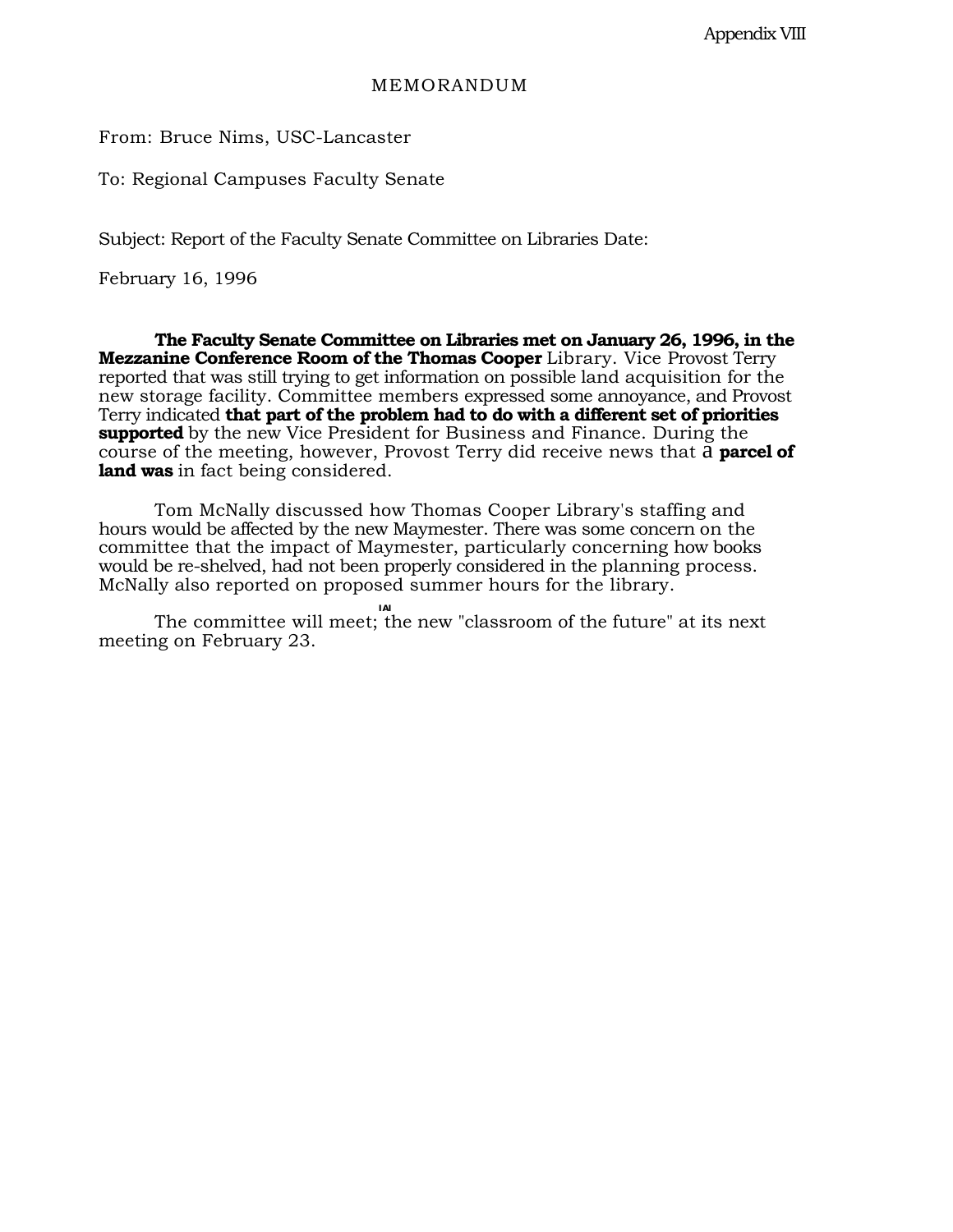# **Report on Courses & Curriculum Committee Regional Campuses Faculty Senate: February 16, 1996 Robert Castleberry (Sumter) ,,>t**

The Courses and Curriculum Committee met on December 8, January 12, and February 2. A change to the Pharmacy curriculum has finally been approved; a change to the Biology curriculum is currently being considered.', received a. copy of the proposed changes to the Biology curriculum just prior to the February meeting, and only had time to check with the appropriate faculty on the Sumter campus. I did ask the Committee to hold on final approval to the curriculum change until I had the opportunity to meet with this body. I have copies of the proposed changes with me for distribution and your consideration. I will be supporting these changes at the next meeting of the Committee (March 15); however, if you need me to address any particular issue, please let me know as soon as possible. More importantly, serious concerns should be directly addressed to the Columbia Department of Biology. A draft proposal for a School of the Environment is also being considered by the Committee.

You may wish to look into the status of some actions of the Committee:

1) New courses -- ANTH 312 (Tradition and Transformations in Islamic Cultures), ANTH 367 (Basic Forensic Anthropology), CSCI 209 (Special Topics in Computer Programming (1-3 hrs.]), and some RELG courses should now be cross-listed with ANTH courses. There are also some new courses in PHYS at the 150 level. Unfortunately, my notes about these courses are incomplete, and all I can do is refer you to the Columbia Faculty Senate minutes for more information.

2) Maymester -- Columbia is moving rapidly on the creation of a Maymester. A number of new courses have been created as "X" courses for this new term. An "X" course is an experimental course and can be offered once only. If the course then seems to be a success, it can be added to the regular curriculum. I note this since some of these courses, if they prove successful, may be available to us in the future.

The Committee is also considering a new Curricula and Courses Guideline booklet. This is now in draft form, and we have been asked to comment in that booklet about our link to the Columbia curriculum.

Let me again remind you that you should peruse the minutes of the Columbia Senate to find out which proposed changes have become official.

Lastly, let me remind you of my long-standing request for a statement of principle concerning my role, or the role of any of your representatives, on a Columbia Committee. For example, consider the following hypothetical example. Suppose that one campus tells me that the proposed changes to the Biology curriculum are good and should be supported, but another campus indicates that these- changes would devastate their program. What should I do in such a case? Please note, this is only a hypothetical example, but the underlying concern is not. Thank you.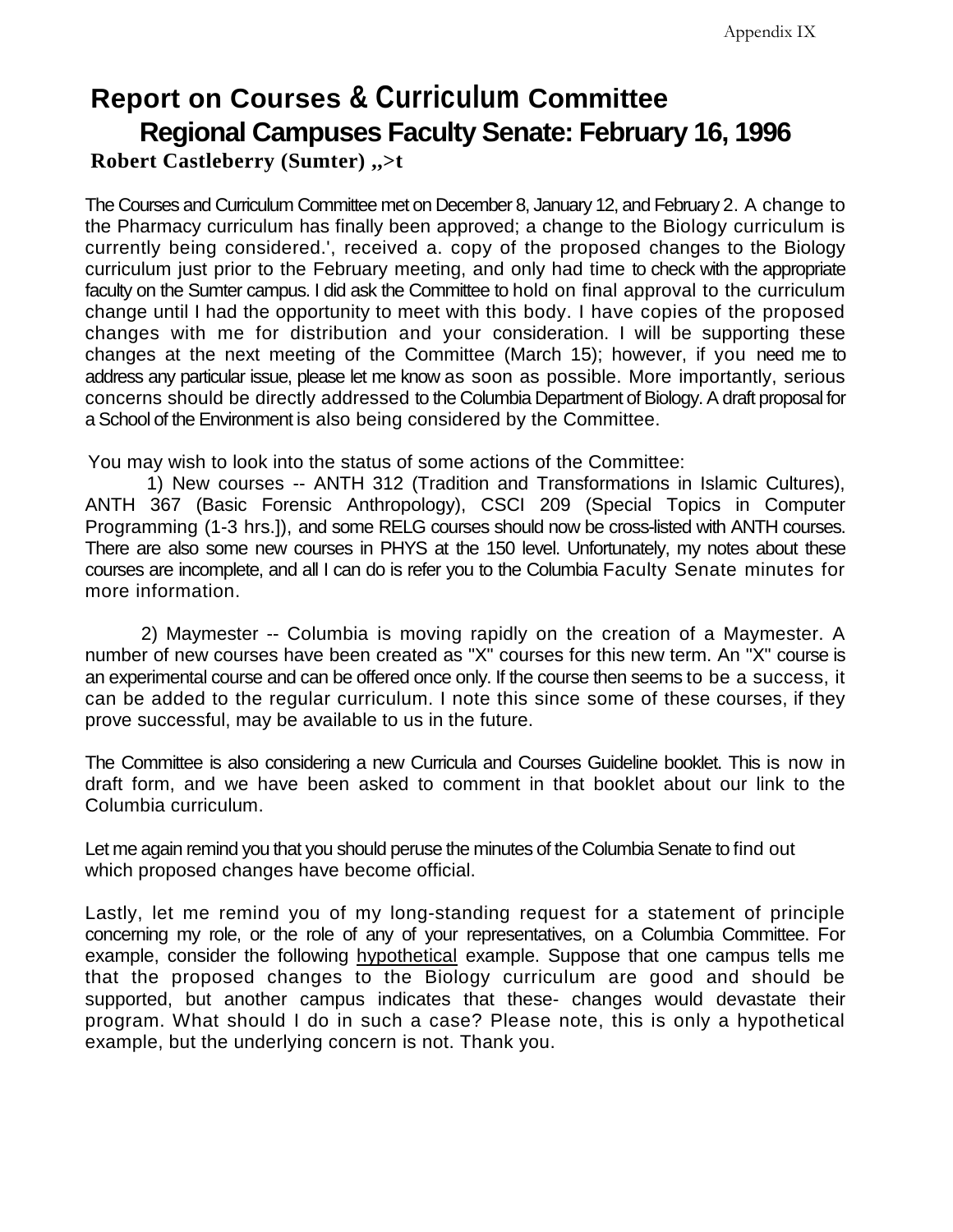# **Report to the Regional Campuses Faculty Senate**

# **USC Faculty Welfare Committee February 16, 1996**

The committee has met twice since the last RCFS session (December '4, 1995, and Feb. 5, 1996).

Review of the Wellness Program Report: The Committee still awaits the. draft of the Wellness Committee report. The Committee also needs a new representative to assume the position previously occupied by Harriett Williams.

Salary Equity: There is now a Salary Equity Review Committee for the Columbia campus. Salary compression will also be within the purview of that committee. Several communications between the Committee and the Provost have been exchanged. The Provost assures the Committee that the monitoring of salary equity will 'actively continue.

Incentives for Faculty Governance Service: The Committee discussed how incentives could be offered for participation in Faculty Governance Activities, e.g., committee work, departmental service, etc. The newest statements of general criteria for T & P seem to recognize this as "Service." Some departments criticize those who participate in faculty governance on the grounds that it takes away from scholarship activities. Monetary incentives and release time do not in themselves [seem. to](http://seem.to/) be adequate. Only participation in the upper-levels of governance (e.g., chairs of major committees, officers in university organizations) should be compensated to this extent.

"Lo bin ": The Columbia faculty need to take a more active role in lobbying the legislature regarding issues that impact faculty, e.g., post-tenure review, benefits, salary and rights. A committee member will propose the reactivation of the informal faculty body which was active last year in contacting local legislative delegates to the House of Representatives and Senates. The Committee was made aware of the activities of the SC Conference of University Faculty Chairs.

ID Cards for Faculty Spouses or Dependents : The Committee is investigating the feasibility of providing university ID cards to faculty spouses and dependents for such activities and use of university facilities, athletic events and use of the libraries. The Registrar's office indicates that such cards are available through Human Resources.

University Committee on Tenure and Promotion: The Committee has taken no action on its review of the functioning of the University Committee on Tenure and Promotions.

Roy O. Darby, III, Ph.D. RCFS Representative, University Faculty Welfare Committee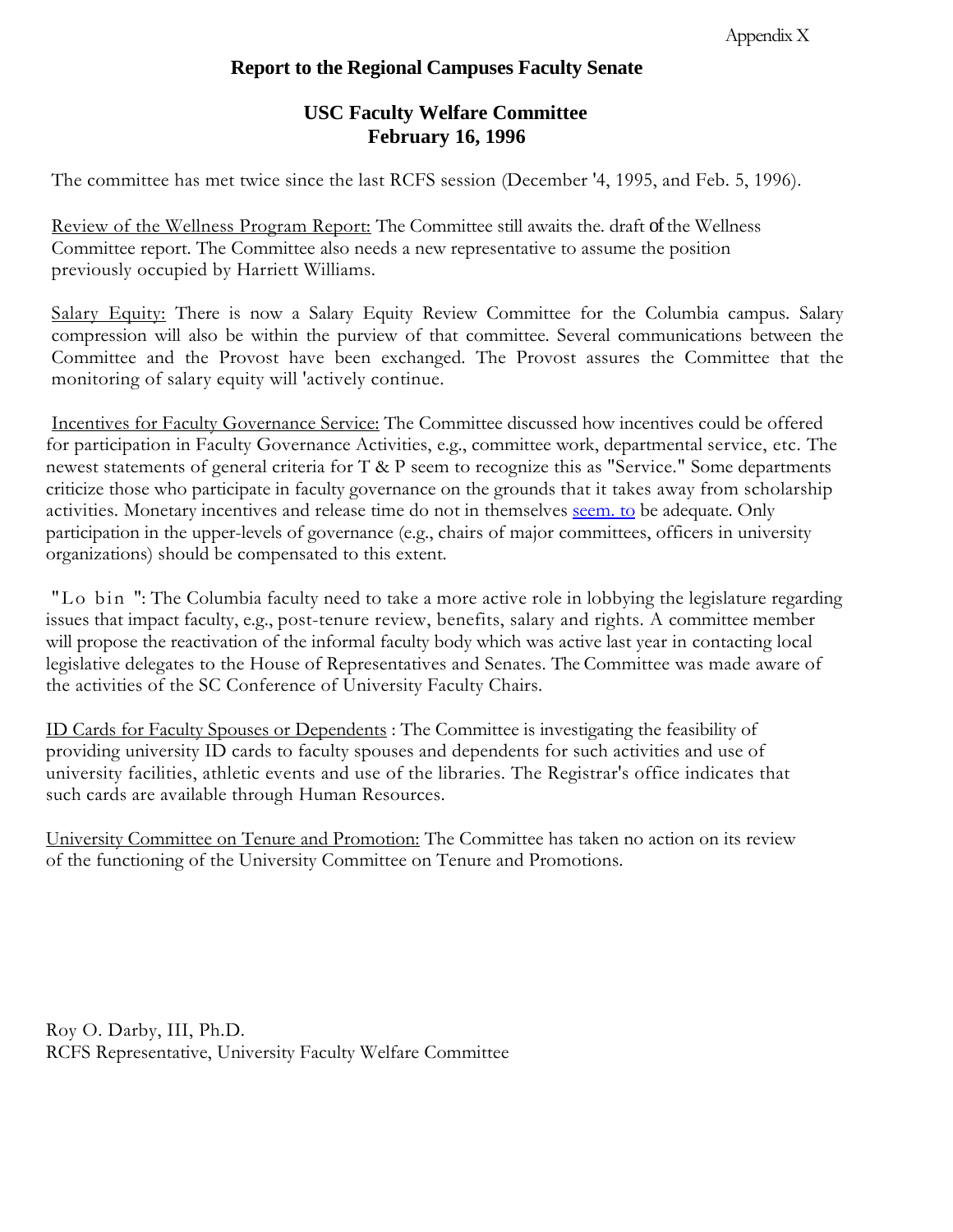#### USC BOARD OF TRUSTEES Academic Affairs and Faculty Liaison Committee Report to Regional Campuses Faculty -Senate February 16, 1996

The Board of Trustees Academic Affairs Committee has met three times since the last meeting. of the Regional Campuses Faculty Senate. The meetings were on December 8 and 14, 1995 and February 8, 1996.

The meeting of December 8, 1995 was conducted primarily as a telephone conference call. The committee voted to recommend a number of honorary faculty titles. Included in the list of faculty was retired Professor John McDavid of the Sumter campus for Professor Emeritus. The committee also accepted a proposal to modify the M.Ed. 'Degree in the College of Education at the University of South Carolina-Columbia from a sole existing oversees site to serving other overseas schools under the aegis of the Office of Overseas Schools of the U.S. Department of State.

The meeting on December 14, 1995 was strictly for the purpose of hearing a grievance.

The meeting of February.8, 1996 accepted a proposal from USC Spartanburg to modify their Bachelor of Arts Degree in Early Childhood Education for presentation on the USC Sumter campus. Education degrees are currently available at USC Sumter through an agreement with Coastal Carolina University. Proposals for a doctoral program in physical therapy, a doctoral program in speech pathology.- and minor changes to the USC Aiken and USC Spartanburg faculty manuals were also approved.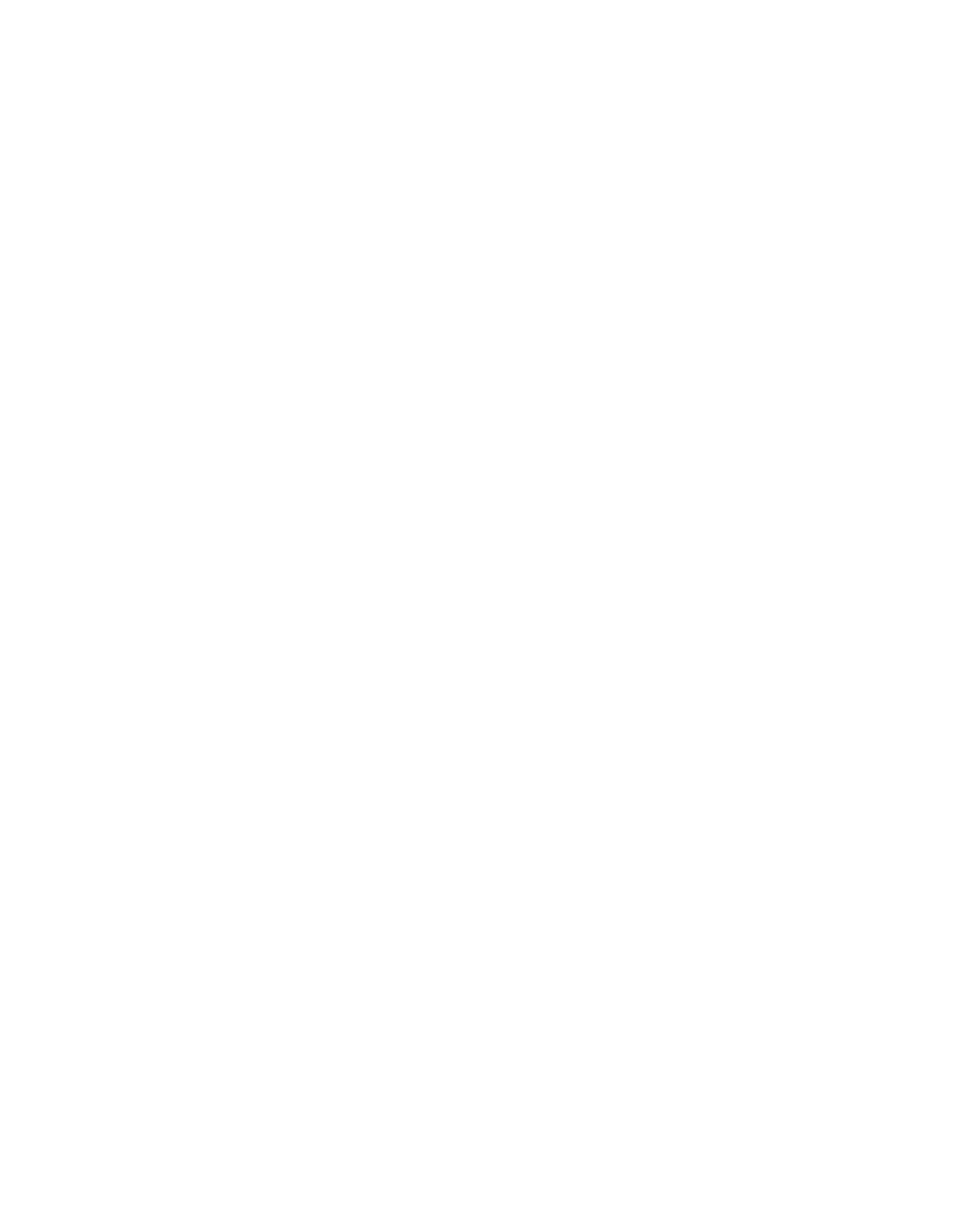# **Regional Campus Faculty Senators**

as of  $4/12/96$ <br>Email

Name Phone Email Email Committee

| í |  |
|---|--|
| ĉ |  |
| ŕ |  |
|   |  |
|   |  |

#### **Beaufort:**

| Jane Upshaw                    | 785-3995 | jupshaw@univscvn.csd.scarolina.edu. Exec |             |
|--------------------------------|----------|------------------------------------------|-------------|
| Ellen Chamberlain 50-4121      |          | ellenc@sc.edu '                          | System Aft. |
| Roy Darby                      | 521-4119 | rodarby@univscvn.csd.sc.edu              | System Aff  |
| Sheila Tombe                   | 521-4158 | tombe-sheila@sc.edu                      | Welfare     |
| John Blair                     |          |                                          | R & R       |
| Babet Villena-Alvarez 521-4152 |          | jalvarez@univscvm.csd.sc.edu             | Welfare     |
| Lynn Mulkey                    | 521-4166 | R & R Chris Plyler<br>50-4114            |             |

# **Lancaster.**

| Bruce Nims.               |          |                             | R&R         |
|---------------------------|----------|-----------------------------|-------------|
| <b>Ruth Clements</b>      | 285-7471 |                             | Welfare     |
| Carolyn Taylor            | 285-7471 |                             | System Aft. |
| Wayne D. Thurman 285-7471 |          |                             | System Aff. |
| Noni Bohonak.             | 285-7471 |                             | Welfare     |
| Danny Faulkner            | 285-7471 |                             | R & R       |
| John Catalano             | 53-7040  | llanc07@univscvm.csd.sc.edu | Exec.       |

#### **Union:**

| Susan Smith 777-6864 or 429-8728 |                                           |                             | System Aft |
|----------------------------------|-------------------------------------------|-----------------------------|------------|
| Jean Denman                      | 429-8728 x32 r700999@ ivscvm.csd.sc.edu   |                             | Welfare    |
| Mary Barton                      | 429-8728 x33 r701010 @univscvm.csd.sc.edu |                             | Exec.      |
| Tandy Willis                     | 429-8728                                  | tandyrw@univscynicsd.sc.edu | R & R Jim  |
| Edwards                          | 7-6864                                    |                             |            |

### **Continuing Education:**

| Mike Schoen         | 777-8155 | mikes@rcce.sc.edu     | System Aft. |
|---------------------|----------|-----------------------|-------------|
| <b>Buddy Dunlap</b> | 777-9356 | buddyC cce.sc.edu     | Welfare     |
| Jerry Dockery       | 777-9449 | $j$ erryd@cce.sc.edu  | Exec.       |
| David Bowden        | 777-8155 | $davidb@rcce$ .sc.edu | R&R         |

#### **Sumter.**

| Sal Macias                                                                      | 75-6341 x3256 | salm@sc.edu                                                                 | Welfare |
|---------------------------------------------------------------------------------|---------------|-----------------------------------------------------------------------------|---------|
|                                                                                 |               | Maitland Rose 775-6341 x3353 maitland@uscsumter.uscsu.scarolina.edu Welfare |         |
| Joanne Klein                                                                    | x3349         | joanne.klein@sc.edu                                                         | R & R   |
| Christine Borycki                                                               |               | 775-6341 cboryckiC csumter.uscsu.scarolina.edu System Aft.                  |         |
| Susan Hendley 775-6341 (3298) susanh@.uscsumter.uscsu.scarolina.edu System Aft. |               |                                                                             |         |